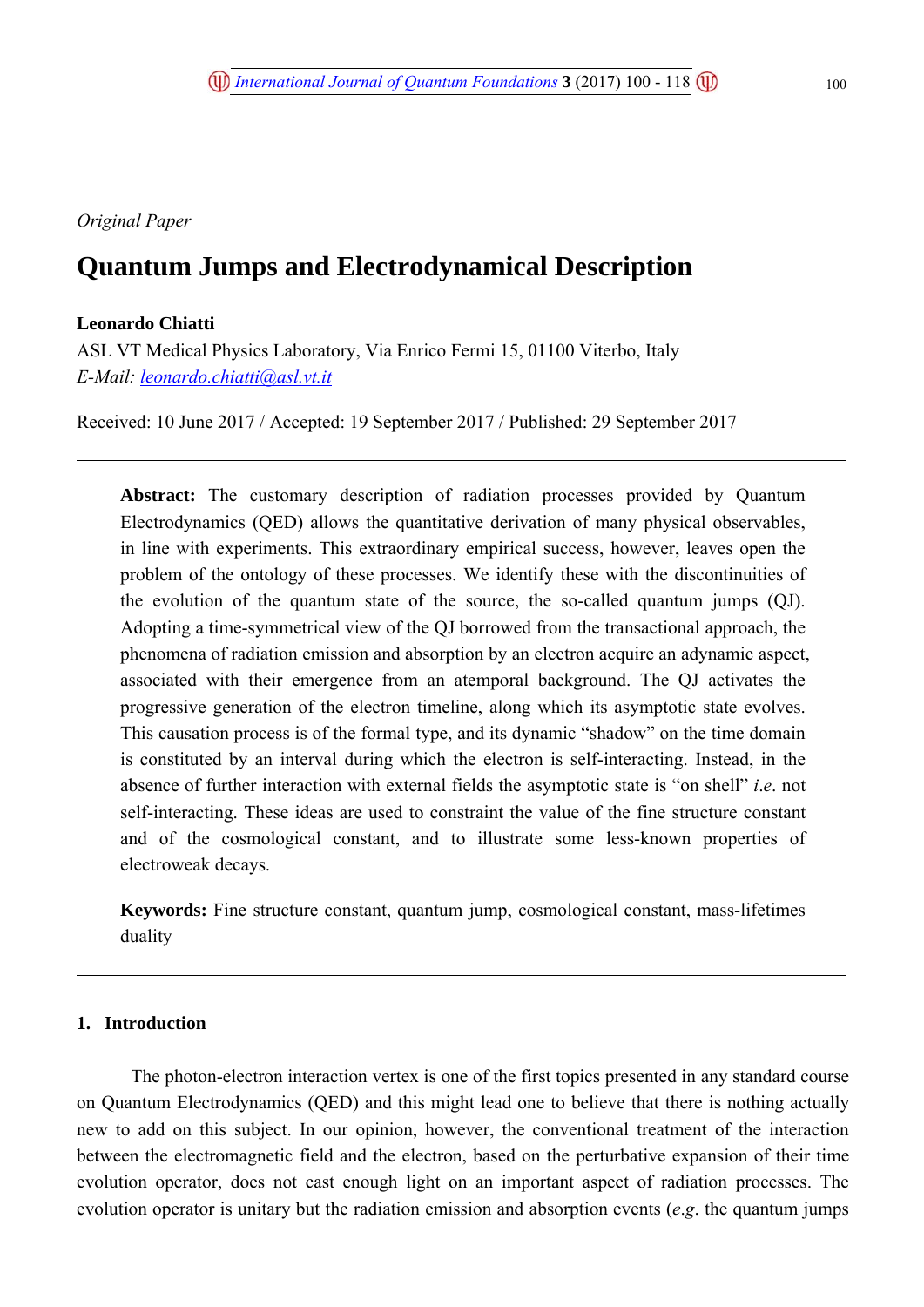of an atom) are represented by non-unitary projection operators. Such events, on the other hand, constitute an ascertained physical reality (here we limit ourseles to recall the "historic" articles [1,2]) and one may wonder whether and up to what point the QED provides a suitable description of these. This question is an *avatar* of the long-standing problem of quantum discontinuity, the best-known and most controversial aspect of which is the collapse of the wave function in Quantum Mechanics. The quantum formalism describes the discontinuity through Von Neumann's projection postulate [3], whose relation with the unitary evolution of state is as yet unclear. In section 2 we argue in favour of the need to identify the collapse of the wave function with the physical phenomenon represented by the quantum jump (QJ); this phenomenon, in turn, is identified, in the context which we propose to examine in this article, with the discontinuous change of the quantum state of an individual electron due to its coupling with the electromagnetic field. The structure of this event in time domain is described in section 3, through a suitable implementation of the projection postulate; in this section the correspondence of this description with the conventional formalism of Feynman paths is also presented. In section 4 the problem of the determination of the value of the fine structure constant  $\alpha$  is reexamined, in the light of the description put forward in the preceding section; in particular, a physical justification of the algorithm suggested by de Vries several years ago [4] is proposed. This argument, in the light of the present level of knowledge, must be taken as a pure hypothesis, as is the greater part of the content of this article.

We interpret the QJ as a concomitant localization of the electron and the photon in time, *i*.*e*. as a non-local conversion process of trans-temporal entities into events localized on the time domain. On this basis it is possible to infer relations between the properties of the radiation processes and the geometry of spacetime on a cosmological scale. These relations are discussed in section 5. The formalism on which these relations are based can be generalized to a different context, that of decay of unstable particles. This is done in Section 6 where a not widely known property of these processes is presented. In Section 7 some possible connections with the yet unclear nature of the Higgs field are sketched. Finally, some concluding remarks are presented.

# **2. Quantum jumps**

In quantum mechanics, the time evolution of the state vector of a system is normally continuous and unitary, but punctuated with discontinuous "jumps". These discontinuities are of two types: quantum jumps caused by coupling with external fields or systems (historically introduced by Bohr in his model of the hydrogen atom) and reduction of the wave packet associated with the observation of the system. Formally, both discontinuities are represented by the action of a convenient projection operator on the Hilbert space of the system state vectors.

In accordance with the point of view we adopt in this work, there is no difference between these two processes: the decay of a radioactive nucleus is both the quantum jump that leads the nucleus from the initial to the final state and the collapse of its state vector induced by the emission of decay products that are detectable by a distant observer (*e*.*g*. a gamma photon). This identification implies that the reduction of the state vector is an objective phenomenon not induced by the information on the system gained by an observer and determined solely by the interaction of the nucleus with the field responsible for the transition. However, a mechanism remains to be identified that is the basis for this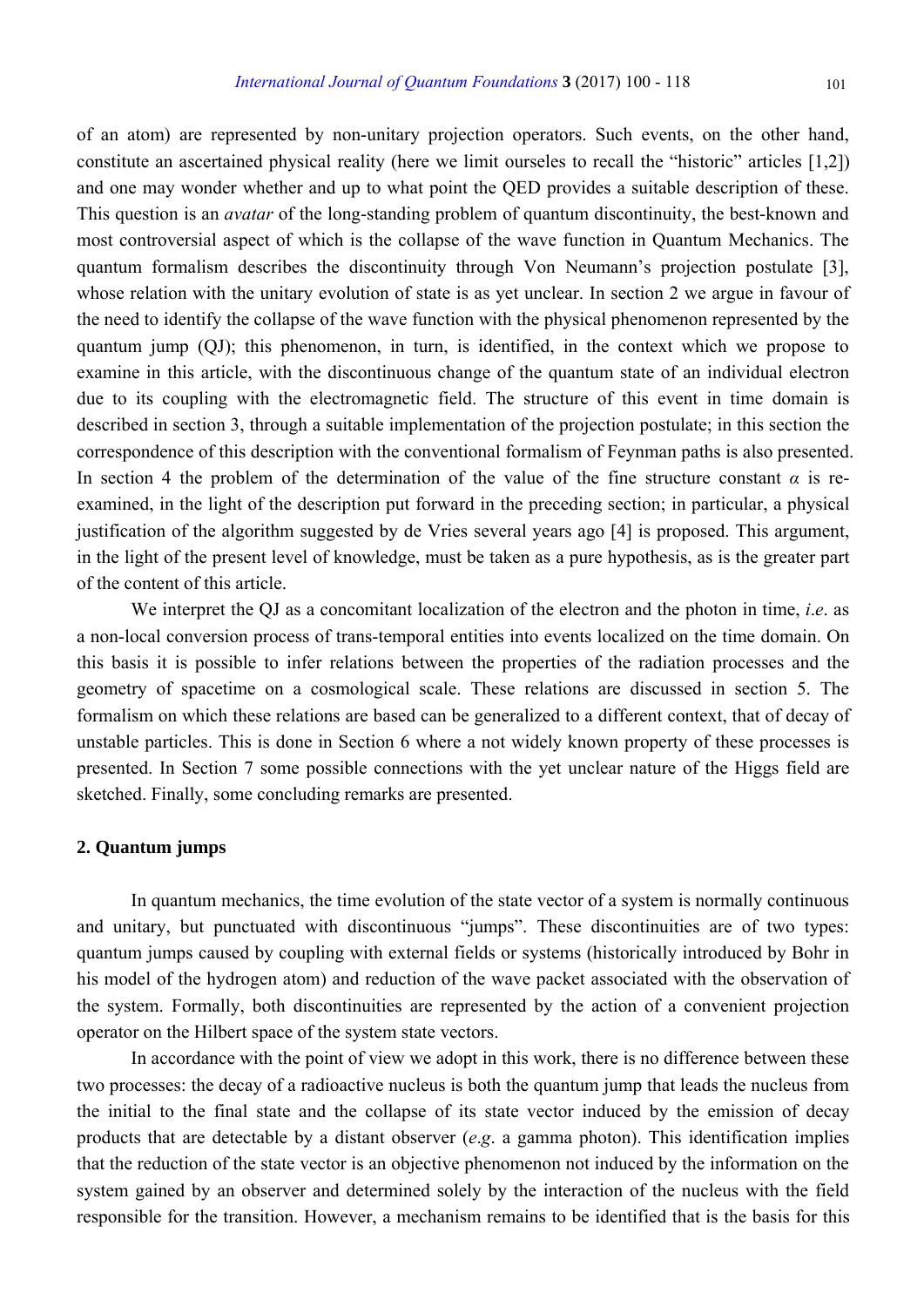discontinuous and non-unitary (non-Hamiltonian) aspect of the interaction. This physical mechanism, which is not described by the customary quantum mechanical formalism, must reproduce the projection on the final state of the transition, according to the "projection postulate" introduced by Von Neumann in 1932 [3].

We have proposed elsewhere [5,6,7,8] a minimal solution based on a literal translation, in physical terms, of the projection operator  $|q\rangle\langle q|$  on the state q. With reference to elementary particles (leptons and hadrons), the idea is the following. The  $\langle q|$  section of the projector is interpreted as a "shutdown" of the *|q*〉 component of the incident wavefunction or as the halt of its (forward) evolution in laboratory external time; the  $|q\rangle$  section is seen as the "reactivation" of this evolution. It is also possible to see, symmetrically, the  $|q\rangle$  section of the projector as the halt of the (backward) evolution of the conjugate wavefunction  $\langle q \rangle$  in laboratory external time; thus the  $\langle q \rangle$  section is the reactivation of this evolution. In laboratory external time the break interval in both cases is reduced to an instant; in this time, in other words, the quantum jump has no duration. This statement is consistent with experimental data available from direct observation of quantum jumps [1,2].

The quantum jump, therefore, is the set made up of the state vector mapping to a "timeless" background and its inverse. This double passage must preserve the information contained in the state vector; this information, therefore, must be codified, in the intermediate background condition, in a non-dynamic form. In this work we are not interested in the intermediate condition, or in the mapping which links it to the time evolution of the particle state. These details are described in the cited works, particularly [5]. Instead, what we are interested to evidence is that such mapping originates the time phase factor of the particle. Letting  $\tau$  indicate the proper time of the particle (measured in the laboratory) and setting the QJ instant in  $\tau = 0$ , the mapping generates a "retarded" phase factor  $\exp(iMc^2\tau/\hbar)$  for  $\tau > 0$ , and an "advanced" phase factor  $\exp(-iMc^2\tau/\hbar)$  for  $\tau < 0$ . In these expressions, M represents the rest mass of the particle and *c* and *ħ* have the customary meaning. The QJ presents, therefore, a time-symmetrical structure, in accordance with the transactional approach [9,10,11,12]; the retarded phase factor is associated with the *|q>* component of the *|q>< q|* projector on the final state of the particle, while the advanced factor is associated with the 〈*q|* component.

In this unconventional implementation of the Von Neumann projection postulate, the "atemporal" background actually possesses a complex internal time *τ*'+*iτ*'' of its own, distinct from laboratory external time  $\tau$  [5-8]. For  $\tau \neq 0$  a correspondence exists between the two times, in the sense that *τ* is the arc of the circumference having radius  $\theta_0$  on the complex plan  $\tau^+ i \tau^{\prime\prime}$ , centred in 0+*i*0. The "*chronon*"  $\theta_0$  is a property of the background that is independent on the particle, and thus an universal constant; numerically, it is given by the ratio of the classical radius of the electron and the speed of light in the vacuum [13]. Thus, the genesis of external time is of an essentially topological nature: the circumference is a one-dimensional closed domain whose generic point, associated with an angle *φ*, admits infinite recurrences  $\varphi \pm 2k\pi$  with  $k = 0, 1, 2,...$  These recurrences guarantee an *open* external time *τ* such that  $\tau/\theta_0 = (\varphi \pm 2k\pi)/2\pi$ , while the background complex time (precursor of laboratory external time) does not enjoy this property.

The outgoing state  $|q\rangle$  from the QJ represents the initial condition of the subsequent forward time evolution of the particle. Its conjugate  $\langle |q\rangle$  represents the final condition of the preceding forward evolution (or the initial condition on the backward evolution). In this sense, these are *asymptotic* states which, in the present description, exist for every value of  $\tau$ , therefore also for  $|\tau| \leq$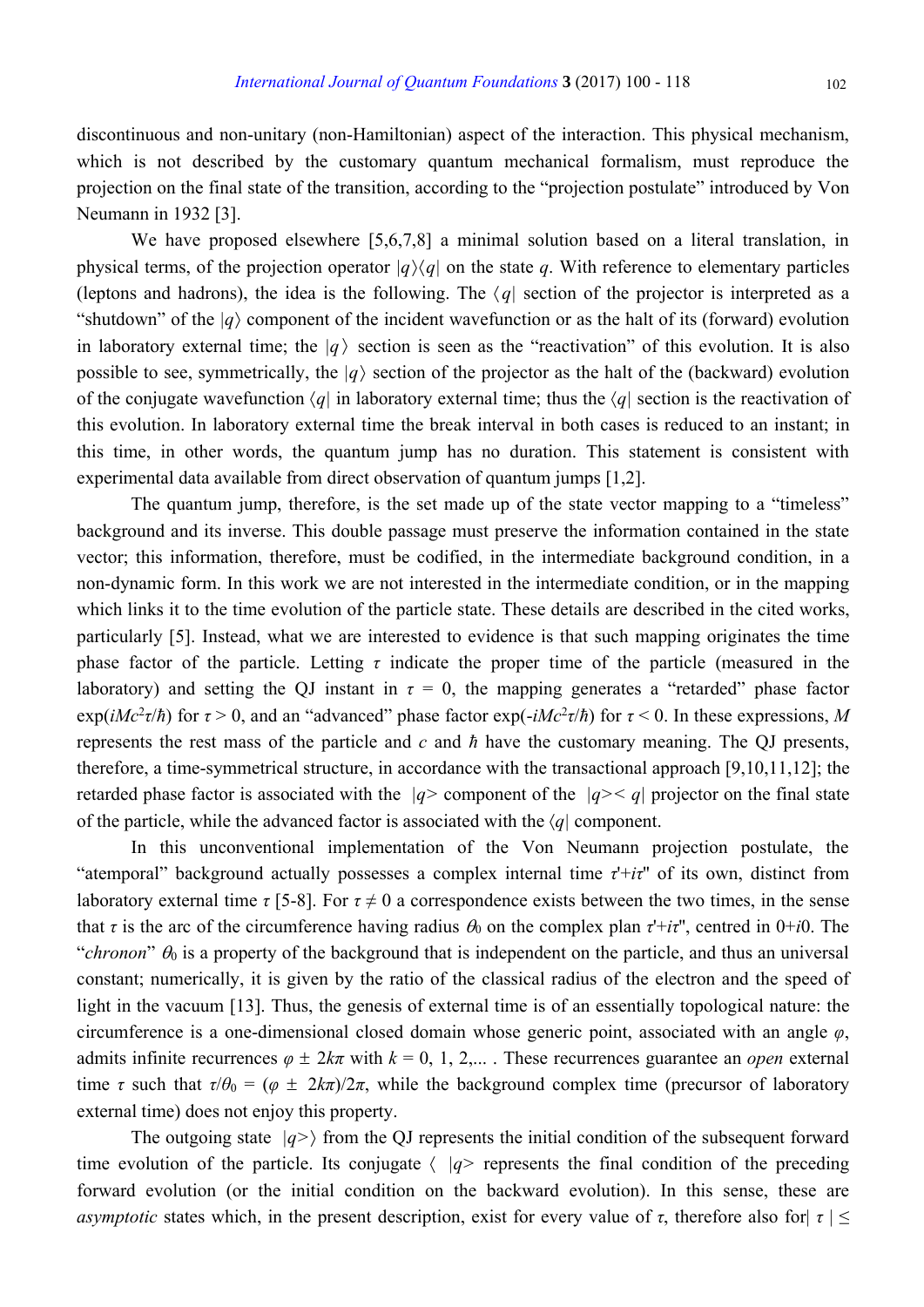$\hbar/Mc^2$ . If their following evolution is free (*i.e.* in the absence of any subsequent interaction), these asymptotic states are *on shell*. How is the existence of on shell asymptotic states reconciled with QED and its virtual processes?

#### **3. QJs and virtual processes**

As we have seen,  $\tau$  and  $\varphi$  are linked by a relation that for the recurrence  $k = 0$  takes the form:

$$
\frac{\tau}{\theta_0} = \frac{\varphi}{2\pi} \tag{1}
$$

where  $\theta_0 = e^2/mc^3$  (*m* is the electron rest mass and the others symbols have their usual meaning) and the quantum jump corresponds to the instant  $\tau = 0$ ,  $\varphi = 0$ . The relationship (1) applies to the asymptotic state (which we assume to be *on shell*); note, however, that in the range  $\tau \in [0, \theta_0]$  (or  $\tau \in [-\theta_0, 0]$ ) the circumference on the complex time plan has not yet been completed, so the electron does not yet have its proper timeline along which the asymptotic state evolves. The arc on the circumference of the complex time plan represents, in appropriate units, the action associated with the asymptotic state in the corresponding "external" time interval. We can therefore assume that in the external time interval τ∈ [-*θ*0/2,+ *θ*0/2] the electron exists simultaneously in two versions, one described by its asymptotic state (which does not exchange action with the background), the other interacting with the background. To generate the proper timeline of the electron, the r.m.s value of the action exchanged by electron with the background must vary with continuity from  $-\pi$  to  $+\pi$ ; if this occurs, the recurrences of the points of the circumference thus completed will generate a real line which will be the proper timeline of the electron. If the circumference is not completed, this line cannot be generated (there are not enough points). To complete a revolution of the circumference a r.m.s. action  $mc^2\theta_0 = e^2/c$  must be exchanged in the interaction associated with the QJ. If we indicate the energy exchanged in the interaction as  $\Delta E$ , this action will be exchanged in a time *f* such that:

$$
\Delta E = \frac{mc^2 \theta_0}{f} \tag{2}
$$

However, this is not the time in which the energy Δ*E* is in effect exchanged. This time, instead, in accordance with the Heisenberg principle, is  $\tau = \hbar/\Delta E$ . The relation between  $\tau$  and  $f$  is obtained immediately by substituting the expression of  $\tau$  into equation (2), and it is:

$$
\tau = \frac{\hbar f}{mc^2 \theta_0} \tag{3}
$$

The temporal localization of a particle of mass *M* requires that the background exchange with the field associated with the particle a localization energy equal to  $\pm Mc^2$ , where the plus sign is associated with the creation of the retarded outgoing state (annihilation of the advanced incoming state), while the negative sign is associated with the creation of the advanced outgoing state (annihilation of the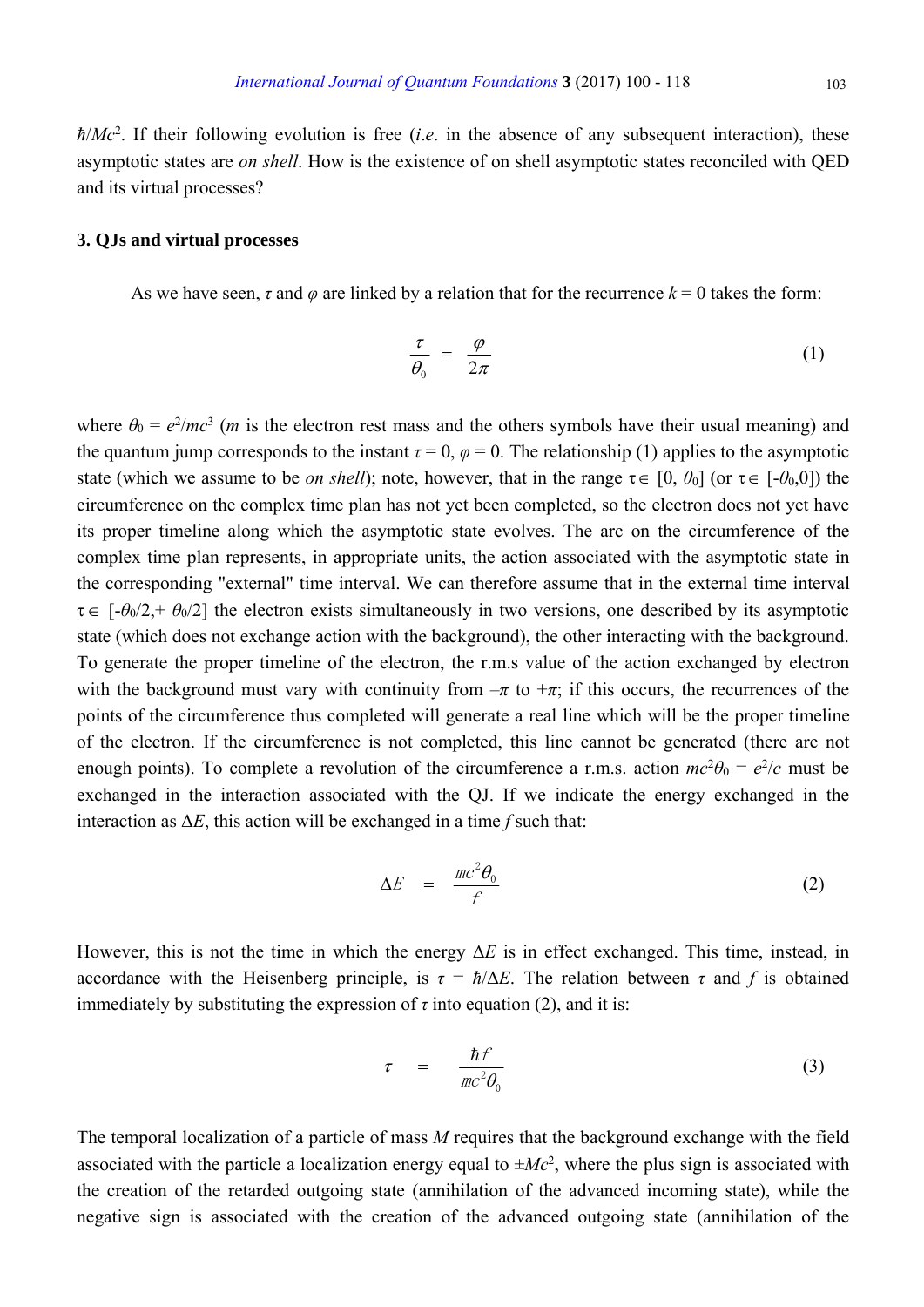retarded incoming state). This exchange is nothing other than the creation of the de Broglie phase factor discussed in the preceding section. The total energy exchanged by the field with the background is clearly zero, because the two contributions cancel each other out. This means that the energy carried by the fields is conserved in an interaction; for example, the creation of new particles takes place through the conversion of energy released by other kinetic or annihilation processes.

Eq. (3) expresses the laboratory-measured duration of the interaction in external time (proper time of the particle), if the energy exchanged in the course of the interaction is Δ*E*. Strictly speaking, this energy is understood to be exchanged among the various fields associated with the various interacting particles. But we can apply the same concept to the exchange between the field associated with a given particle and the background. In this case  $\Delta E = Mc^2$  and therefore one has from eq. (2) for the electron  $(M = m)$  the relation  $f = \theta_0$ . By substituting this relation into eq. (3) one has

$$
\tau = \hbar/mc^2. \tag{4}
$$

This is the duration (clearly finite) of the coupling of the background with the electron field and it must not be confused with the duration of the quantum jump which, instead, is instantaneous. We note that the interval  $\hbar/mc^2$  within which the circumference is completed contains  $1/a$  full turns of the "asymptotic" phase angle  $\varphi$ , where  $\alpha = e^2/\hbar c$  is the fine structure constant. In this sense, this constant represents the intensity of the electromagnetic coupling of the electron, or the probability of the electron-photon vertex.

These distinctions between the asymptotic state of the electron and its physical condition in the self-interaction interval centred on the QJ are also valid for any particle of mass *M* other than the electron. In this case one has:

$$
\tau = \frac{\hbar}{\Delta E} = \frac{\hbar}{\frac{Mc^2 \theta_0}{f}} = \frac{\hbar f}{Mc^2 \frac{e^2}{mc^3}} = \frac{\alpha^{-1} f m}{M} \leq \frac{\alpha^{-1} \theta_0 m}{M} = \frac{\hbar}{mc^2} \frac{m}{M} = \frac{\hbar}{Mc^2}
$$
(5)

When *f* varies from 0 to  $\theta_0$ , *τ* covers the entire self-interaction interval having extension  $\hbar/Mc^2$ . This self-interaction interval associated with the QJ is defined when the asymptotic states leaving the QJ, relative to the two components of the von Neumann projector, are free. However, even the case of an asymptotic state of virtually interacting electrons occurs; this is, for example, the situation of the electrons of an atomic orbital which continually exchange virtual photons with the nucleus. This case is usually studied with the conventional methods of QED. Moreover, the single electron-photon vertex considered in this paper is not an actual physical process, because it does not meet the proper conditions on the four-momentum. A real QJ consists of two or more charge-photon vertices connected by a virtual fermionic or photonic propagator. The scale of the maximum spatiotemporal separation of each pair of vertices is then defined by  $\hbar/m_qc^2$ , where  $m_{|q>}$  is the mass of the exchanged quantum (*m* for the electron, 0 for the photon).

With these concepts in mind, we can now introduce the analogue of (1) for the version of the electron interacting with the background. We first denote with  $\chi$  the action exchanged from this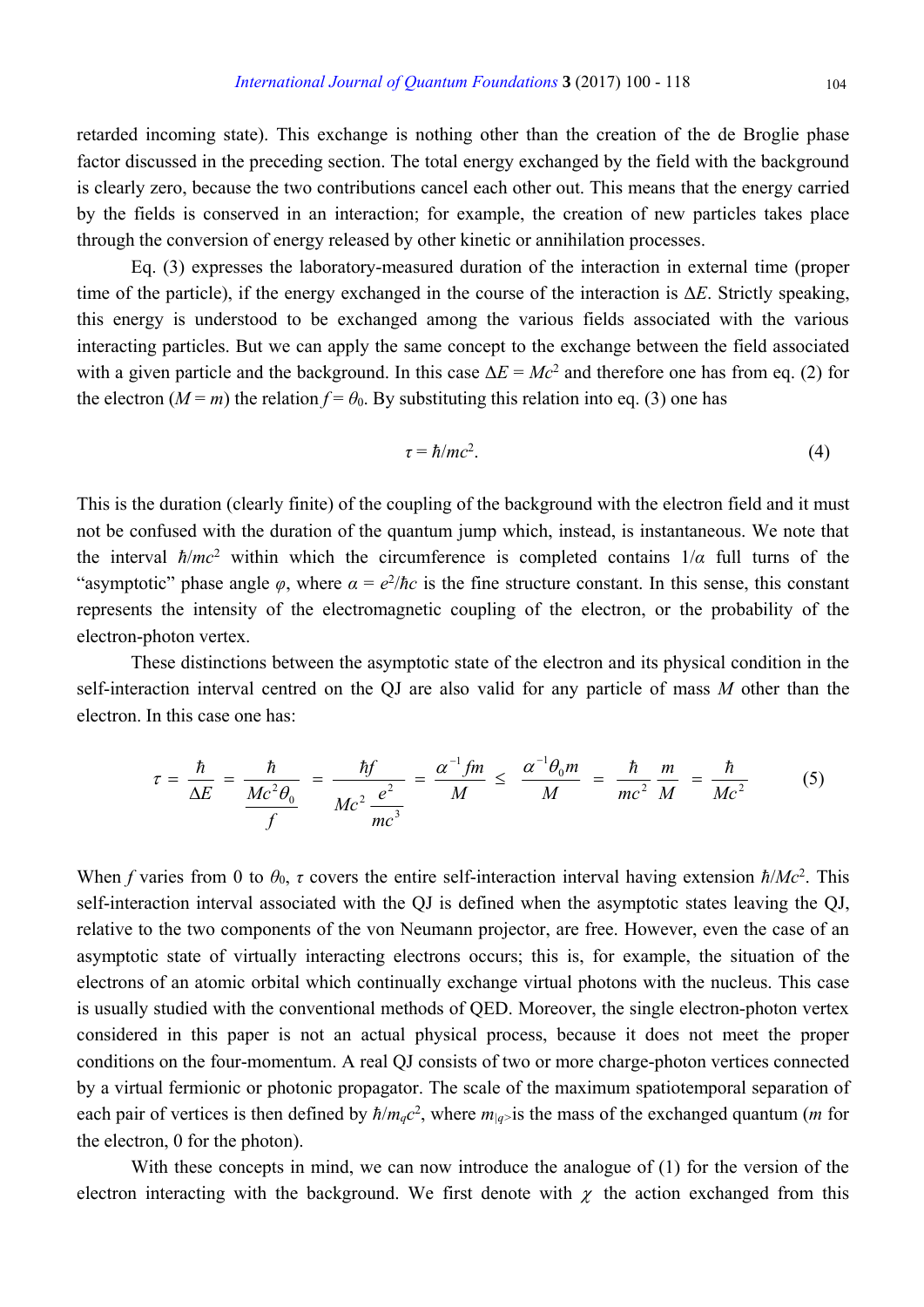version of the electron with the background in the interval  $\lceil \tau - T, \tau + T \rceil$ , where  $T = \hbar/mc^2$  ( $T = \hbar/Mc^2$  for a particle of mass *M*).  $\chi$  will be expressed in units  $\hbar$ . We postulate that  $\chi/2^{1/2}$  is a random variable with mean zero and variance:

$$
\frac{|\tau|}{T} = \left\langle \left(\frac{\chi}{\sqrt{2}}\right)^2 \right\rangle \tag{6}
$$

on whose probability density we will not make hypotheses (although a Gaussian density appears reasonable). The (6) is the analogue of (1). It should be borne in mind that although the variance of the random variable  $\chi$  depends on  $\tau$ , we are not defining a stochastic process  $\chi(\tau)$ . Statistics on the height of individuals resident in a certain region may evolve over time as a result of migratory flows, but this does not lead to a time evolution in the height of a specific individual. Moreover, as seen in (5), the action values considered are less or nearly equal to Planck *h* action, and hence the "second version" of the electron is actually constituted by the virtual processes that accompany the manifestation of the "first version" in QJ. We are thus claiming that the value of  $\chi$  is not defined or that the individual instances of  $\chi$  are counterfactual. Only the averages on these values have physical sense, and is the probability density on the basis of which these averages are executed that depends on  $\tau$ , not  $\gamma$ . The "second version" of the electron is described in QED from the complex of radiative corrections to the segment of the electronic line which includes the coupling vertex with an external photon. We note that what is isolated when, with the renormalization procedure, the "free" electron propagation is subtracted is precisely the contribution of these corrections . Specifically, the (6) can also be written in the form:

$$
\left\langle \left(\frac{\chi c T}{\sqrt{2}}\right)^2 \right\rangle = 2D|\tau| \ . \tag{7}
$$

which is the equation of a Brownian motion with diffusion coefficient  $D = c^2 T/2 = \hbar/2M$  for a generic particle, while  $D = \hbar/2m$  for the electron. Let us now denote with  $A(\tau)$  the action exchanged from the "second version" of the particle with the background, in the interval between the instants  $\tau = 0$  and  $\tau$ , expressed in units  $\hbar$ . The same considerations seen for  $\chi$  apply to this random variable. The definition of  $\chi$  takes the form:

$$
\frac{\chi}{\sqrt{2}} = \frac{A(\tau + T) - A(\tau - T)}{\sqrt{2}}\tag{8}
$$

Posing  $y_1 = A(\tau - T)cT$  and  $y_2 = A(\tau + T)cT$  respectively, we obtain:

$$
\left(\frac{\chi}{\sqrt{2}}\right)^2 = \frac{1}{\hbar} \frac{M}{2} \frac{(y_2 - y_1)^2}{T}
$$
\n(9)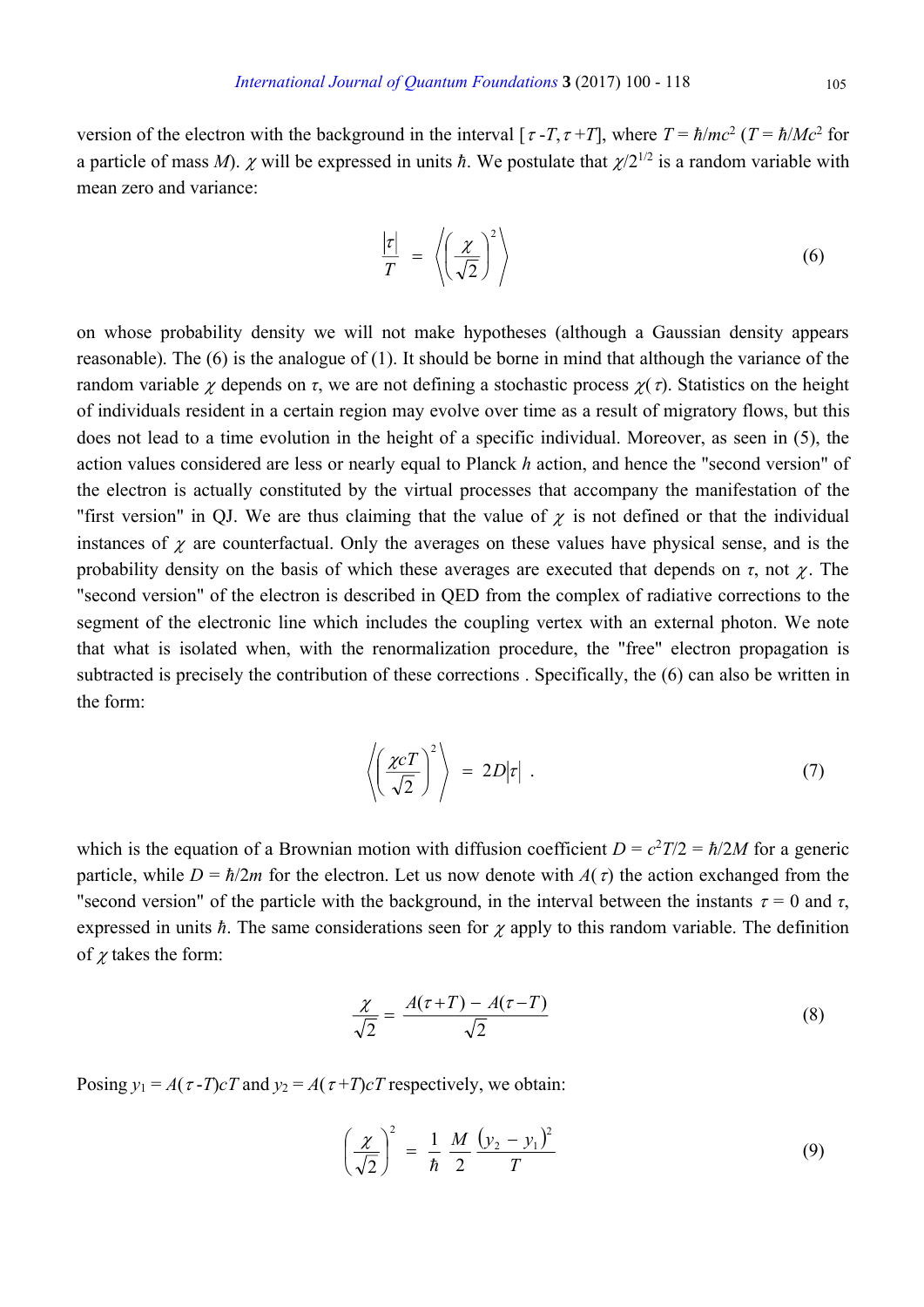which is equal in form to an Euclidean action for a free particle of mass *M*. The function:

$$
\exp\left(-\left\langle \left(\frac{\chi}{\sqrt{2}}\right)^2 \right\rangle\right) = \exp\left(-\frac{|\tau|}{T}\right) \tag{10}
$$

thus represents a path integral performed on a single "bin" of duration *T* of a single path. We interpret this integral as the amplitude of the process represented by the "second version" of the particle. That is, the complex of the virtual phenomena associated with the QJ and which, in other words, represent its footprint on temporal dominion.

In transactional terms, (10) can be interpreted by saying that in addition to the retarded and anticipated components of the asymptotic state (represented by the wave function  $\psi$  and its complex conjugate  $\psi^*$  respectively), even two evanescent "tails" of amplitude exp( $\vert \tau \vert /T$ ), respectively retarded and advanced, with maximum in correspondence of the QJ ( $\tau = 0$ ) appear. These tails represent transient virtual processes. The origin of these transient phenomena is the localization of the electron on the temporal domain, i.e. the completion of the first recurrence at time  $f = \theta_0$  and the genesis of the temporal line  $\tau$  along which the asymptotic state evolves. The completion of the first recurrence, that is, the occurrence of the event  $|\chi| = \pi$ , can be understood in the statistical sense as the occurrence of the condition:

$$
\left\langle \left(\frac{\chi}{\sqrt{2}}\right)^2 \right\rangle = \left(\frac{\pi}{\sqrt{2}}\right)^2 = \frac{\pi^2}{2} \implies \exp\left(-\left\langle \left(\frac{\chi}{\sqrt{2}}\right)^2 \right\rangle\right) = \exp\left(-\frac{\pi^2}{2}\right) \tag{11}
$$

It is possible that this amplitude constrains the value of the fine structure constant  $\alpha$ , as we see in the next section.

#### **4. Complex time and the de Vries algorithm**

As we have seen in the previous section, the virtual effects that survive the renormalization are those related to the exchange of action between the electron and the background in the temporal neighborhood of the QJ. In the conventional QED description this exchange becomes the selfinteraction of the electron through the emission and the re-absorption of virtual photons, with all possible radiative corrections of higher order. In practice, the interval  $\tau \in [-\theta_0, +\theta_0]$ , centered on the QJ occurring in  $\tau = 0$ , is included within *k* pairs of "virtual" pseudo-events, each consisting of the emission of a virtual photon and its reabsorption (figure 1).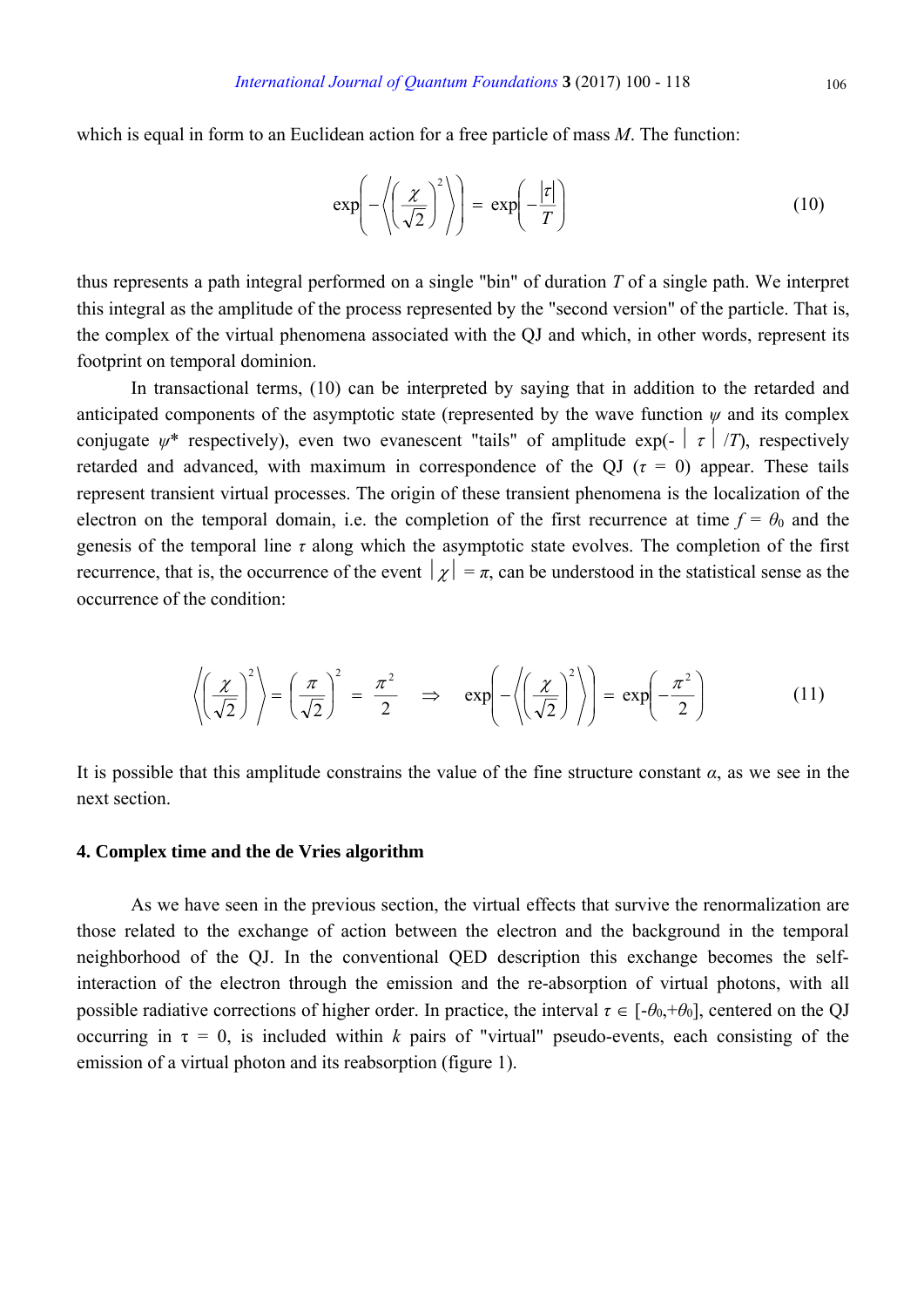

**Figure 1**; The  $\theta_0$ -neighborhood of a QJ (induced by the action of external fields in  $\tau$  = 0) is sorrounded by *k* pairs of virtual photons emissions and reabsorption

The set of these emissions and re-absorptions (with all the relative radiative corrections of higher order) is what we called the "second version" of the electron. It exists at the same time of the "first version", which consists of the retarded and anticipated components of the electron asymptotic state leaving the QJ.

Let us now look at this structure from the perspective of the complex time plan  $\tau'$ +*i* $\tau'$ <sup>*'*</sup>. The asymptotic state is represented, on this plan, by the points of the circumference of radius  $\theta_0$  and by their infinite recurrences. The action related to an arc of this circumference, expressed in *ħ* units, is proportional to the arc and the proportionality factor is  $\alpha/2\pi$ , as is immediately seen by multiplying and dividing the first member of (1) for *mc*<sup>2</sup> . This action is the action of the asymptotic state, evaluated in the rest frame of reference of the electron. The action  $\chi$  that we described in the previous section is related to an arc of circumference which is, in this case, a random variable with density dependent on *τ*. These actions connected to the angular part of  $\tau' + i\tau'$  (with a fixed value of the modulus equal to  $\theta_0$ ) can be traced back, as we have seen, to a conventional description.

However, *τ*′ +*iτ*′ ′ is a complex number and therefore includes both a phase and a module. Consequently, we have two actions: one (the usual one) associated with the phase, that is, the arc on the circumference; the other connected to the module, that is to the radius of the circumference. This second action will appear in processes in which the radius of the circumference change on *τ*. In general, indeed, the two actions will be mutually convertible. It is therefore natural to associate these conversion processes with virtual photon emissions and reabsorptions. The "modular" action expresses the distance of the electron from the origin  $0 + i0$  of the plan of the complex time, which corresponds to a circumference of null radius and thus to a condition of absolute immobility over time. This kind of "timeless vacuum" does not exist in the conventional QED description, as it does not exist in it the "modular" action of processes that reconnect that "vacuum" to the ordinary dynamic state.

Let us consider the interval  $[-\theta_0, +\theta_0]$  of the variable *τ* represented in figure 1, where the instant *τ* = 0 represents the QJ. Obviously  $[-\theta_0, +\theta_0] = [-\theta_0, 0] \cup [0, +\theta_0]$  and each of these two intervals is represented by the 0-th recurrence of the circumference of radius  $\theta_0$  on the complex time plan. The phase action associated with this recurrence is  $mc^2\theta_0 = e^2/c = a\hbar$  i.e.  $\alpha$ , in  $\hbar$  units. The ratio of the circumference radius to the circumference length is  $1/2\pi$ , so that the modular action associated with the 0-th recurrence will be  $\alpha(1/2\pi) = \alpha/2\pi$ . We can assume that when the interval  $[0, +\theta_0]$  ( $[-\theta_0, 0]$ ) is included within  $k=1$  pairs of virtual photons emissions/reabsorptions (see figure 1) this modular action is converted into the phase action of a circumference, concentric to the previous, whose length is equal to  $1/2\pi$  times the length of the previous circumference. In other terms, the length of this inner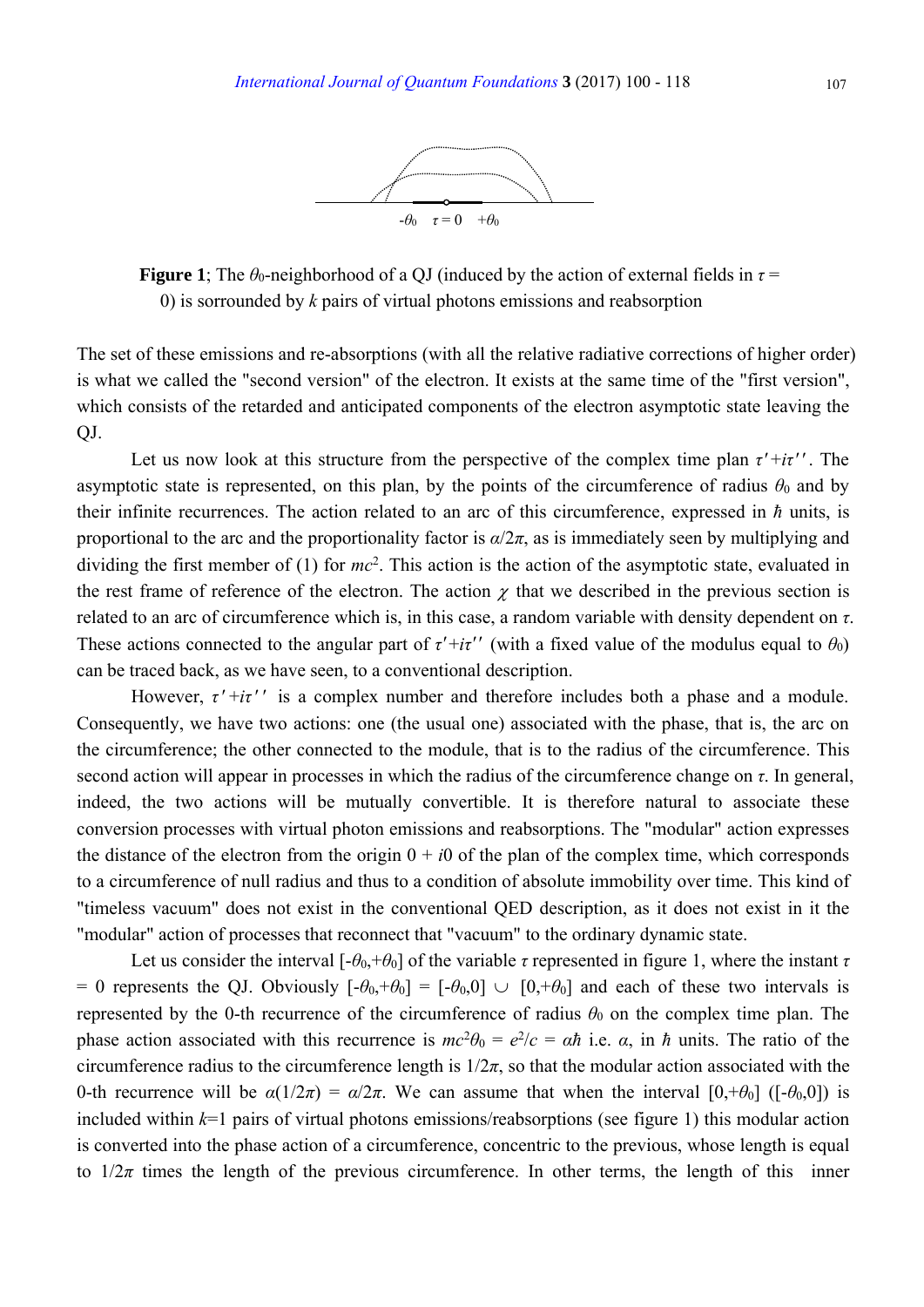circumference equates the radius of the outer circumference. Thus, the diagram with  $k = 1$  pairs of emissions/reabsorptions is represented, on the complex plan, by the two circumferences of figure 2.2.



**Figure 2**; Representation, on the complex time plan, of the self-interaction induced by the QJ.

The procedure, at this point, can be iterated. The phase action of the inner circumference was the modular action of the outer circumference, and therefore it amounts to *α*/2*π*. The modular action of the inner circumference is given by the product of this action for  $1/2\pi$ , ie  $\alpha/(2\pi)^2$ . This action can be converted into the phase action of a third internal circumference inside the other two and concentric to them; The set of these three circumferences will represent the interval  $[0, +\theta_0]$  ( $[-\theta_0, 0]$ ) surrounded by  $k = 2$  pairs of emissions/reabsorptions (figure 2.3). In summary, with *k* pairs we will have a contribution  $\alpha/(2\pi)^k$  that is composed with the previous ones. The total action in units  $\hbar$  will therefore be expressed by the terms in the series shown in figure 2. Thus, the total action (in units *ħ*) associated with each of the two intervals  $[0, +\theta_0]$ ,  $[-\theta_0, 0]$  is expressed by the "perturbative" series:

$$
\Gamma(\alpha) = 1 + \frac{\alpha}{(2\pi)^0} \left\{ 1 + \frac{\alpha}{(2\pi)^1} \left[ 1 + \frac{\alpha}{(2\pi)^2} \left( 1 + \frac{\alpha}{(2\pi)^3} \cdots \right) \right] \right\} =
$$
\n(12)\n  
\n= 1 + \alpha + \alpha^2/2\pi + \alpha^3/(2\pi)^3 + \alpha^4/(2\pi)^6 + \alpha^5/(2\pi)^{10} + \alpha^6/(2\pi)^{15} + \dots

The function  $\Gamma(\alpha)$  can be interpreted as the coupling constant for the process consisting of the generation of the interval  $[0, +\theta_0]$  ( $[-\theta_0, 0]$ ) surrounded by infinite loops of virtual photons. Therefore, the product  $[\Gamma(\alpha)]^2$  of the functions  $\Gamma(\alpha)$  relative to the two intervals  $[0, +\theta_0]$ ,  $[-\theta_0, 0]$  measures the strength *α*′ of the electron coupling with the external field in the QJ. However, this strength must be further attenuated by a factor  $exp(-\pi^2/2)$  equal to the probability of closing the 0-th recurrence.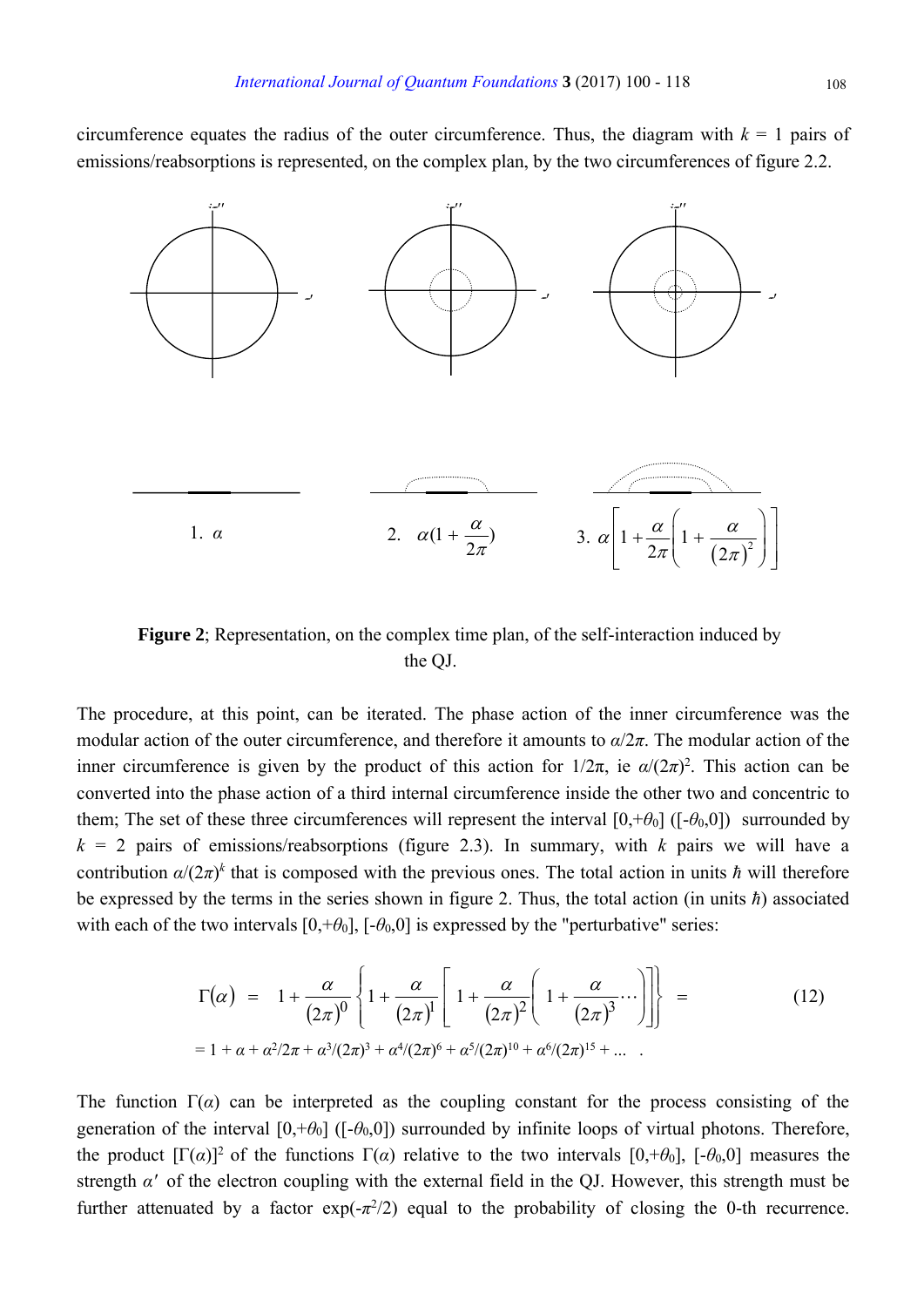Otherwise, the electron timeline would not form, and the electron could not be localized on it at the instant corresponding to the QJ. Then:

$$
\alpha' = [\Gamma(\alpha)]^2 \exp(-\pi^2/2) \tag{13}
$$

In fact, this is nothing but the fraction of action *ħ* (made available by the other fields that converge in the interaction vertex) associated with the completion of the first cycle, because the activation of the subsequent recurrences of the cycle (in both directions of external time) is then automatic. But, as we can see from equation  $mc^2\theta_0 = \alpha\hbar$ , this fraction is  $\alpha$ . In other words  $\alpha' = \alpha$ , *i.e.*:

$$
\alpha = [\Gamma(\alpha)]^2 \exp(-\pi^2/2) \tag{14}
$$

This is the relation put forward by de Vries [4] and, clearly, it establishes the value of *α*. In accordance with de Vries' procedure, this value can be found by iteration, by imposing an arbitrary initial value of  $\alpha$  (say, between 0 and 1) and applying the iteration scheme [4]:

step 1 
$$
\alpha' = [\Gamma(\alpha)]^2 \exp(-\pi^2/2)
$$
  
\nstep 2  $\alpha' \rightarrow \alpha$  (15)  
\nstep 3 go to step 1.

The result is quite in agreement with the most recent CODATA report:

| CODATA 2014 (source: NIST) | 7.297 352 5664(17) $\times$ 10 <sup>-3</sup> |                           |  |
|----------------------------|----------------------------------------------|---------------------------|--|
| Hans de Vries              | 7.297 352 5686                               | $\times$ 10 <sup>-3</sup> |  |

If the derivation conjectured in this section is correct, the value of the fine structure constant in the limit of zero transferred momentum is connected with the completion of the first cycle which induces the entire electron timeline. In the following section we shall examine this latter aspect in greater detail; it clearly entails a deep connection between the QJ and the large-scale geometry of spacetime in which it occurs, i.e. a direct relation between particle physics and cosmology.

# **5. The electron and the cosmos**

Now we come back to the exponential "tails" introduced in section 3 and more specifically to the particle self-interaction interval of duration *ħ*/*Mc*<sup>2</sup> , where *M* is the mass of the particle. As we have seen, in this interval the particle localization in the time domain occurs, in correspondence of a quantum leap. Since the duration of this interval is finite (while the QJ is instantaneous) this localization takes place gradually, in the sense that if  $P = 1/t$  is the localization probability of the electron in the unit of time, this probability increases with the module of  $\tau$ . It will vary from a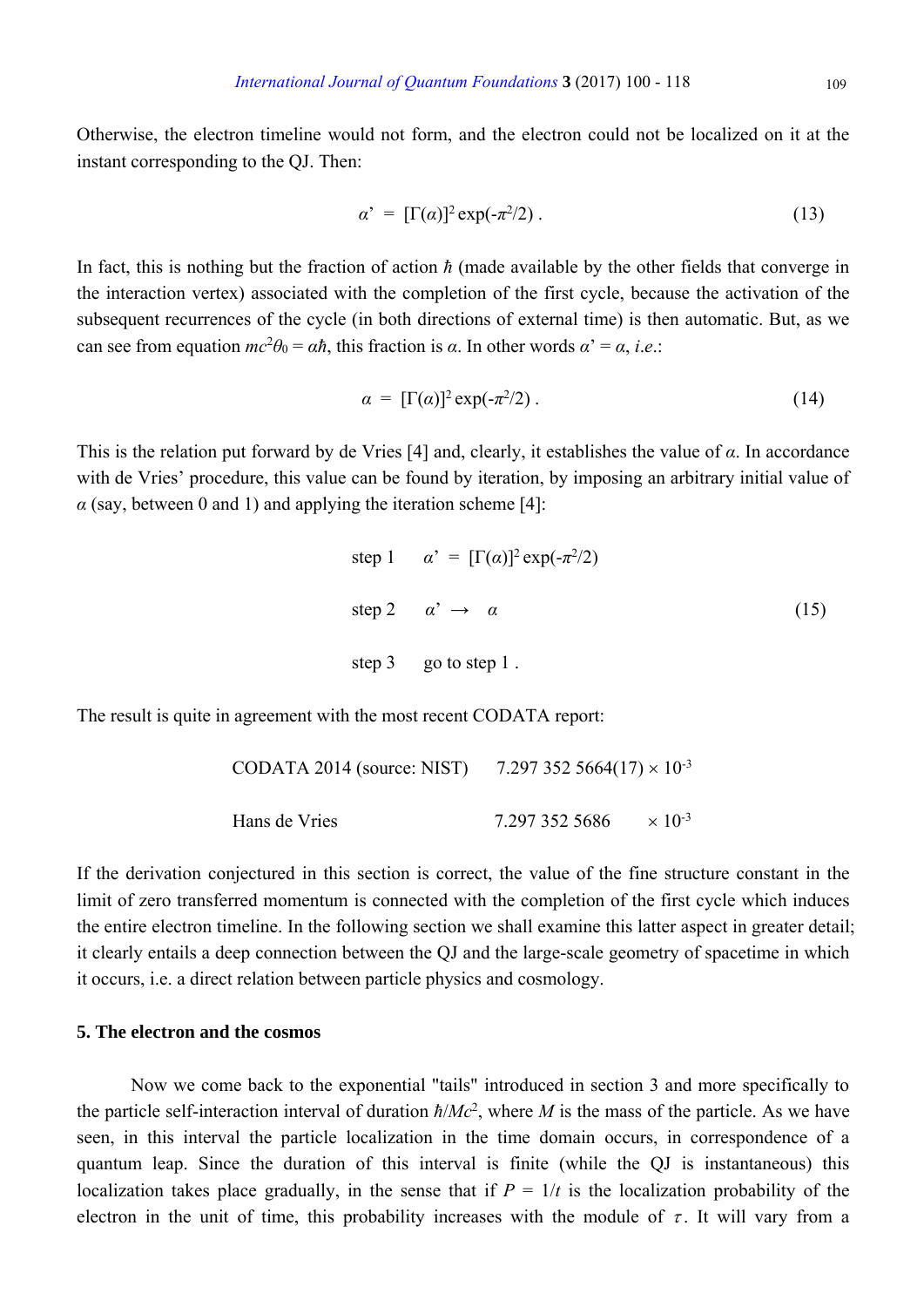minimum value of  $1/T_0$  at  $\tau = 0$  (i.e, at the QJ) to a maximum value at the end of the interval [0,  $\hbar/Mc^2$ ] (or at the beginning of  $[-\hbar/Mc^2,0]$ ). We can consider this process as exponential, as the tail is exponential. Therefore, without any loss of generality we can introduce sub-intervals of duration  $\theta$  = *ħ*/*Mc*<sup>2</sup> *n*, with *n* positive real, in each of which the value of *P* doubles (i.e. the value of *t* is halved). We have the obvious relations:

$$
n = \frac{\hbar}{Mc^2} \frac{1}{\theta} \,, \tag{16}
$$

$$
T_0 = 2^n \theta \tag{17}
$$

From these we obtain:

$$
\frac{\hbar}{Mc^2T_0} = \frac{n}{2^n} \tag{18}
$$

For  $k = \tau/\theta \le n$  it will be, in general:

$$
t/\theta = (T_0/\theta)2^{-k} \tag{19}
$$

where  $t = \theta$  for  $k = n$ . The (19) can be rewritten as:

$$
-\log_2\left(\frac{t}{T_0}\right) = k = \frac{|\tau|}{\theta} \tag{20}
$$

Eq. (20) makes evident the connection between *τ* and the information about the localization of the particle in the unit time interval. It should be noted that at the end of the interval  $T = \hbar/Mc^2$  the duration *t* does not vanish; it reaches a finite value  $T_0/2^{T/\theta}$  identified with  $\theta = \hbar / Mc^2 n$ . From (17) we then reobtain  $n = T/\theta$ , that is the (16).

The maximum possible value for  $\theta$  is the chronon  $\theta_0$ , and in this case the maximum possible value for *n* is given by the minimum value for *M*. As is known, the lighter elementary particle is the electron whose mass is *m* (if neutrinos, which we do not deal here, are neglected; they are created by weak interactions in oscillating superpositions of mass eigenstates). For the electron we have, from (16),  $n = 1/\alpha$  if  $\theta = \theta_0$ . Replacing these values in (17) gives  $T_0 = t_0$  with:

$$
t_0 = 2^{1/\alpha} \theta_0 \tag{21}
$$

Equation (21) shows that  $t_0$  is independent of cosmic time; this suggests that  $t_0$  can be a de Sitter time, that is, the chronological distance of the QJ from the two sheets ( $\tau = -t_0$  and  $\tau = +t_0$ ) of a de Sitter horizon, which is invariant with respect to the spacetime position of the QJ. This conjecture can be tested numerically. Since  $2^{1/\alpha} \approx 10^{41}$  and the chronon is approximately equal to  $10^{-23}$  s, the result  $t_0 \approx$  $10^{18}$  s is of the order of the age of the Universe and its interpretation as de Sitter time provides the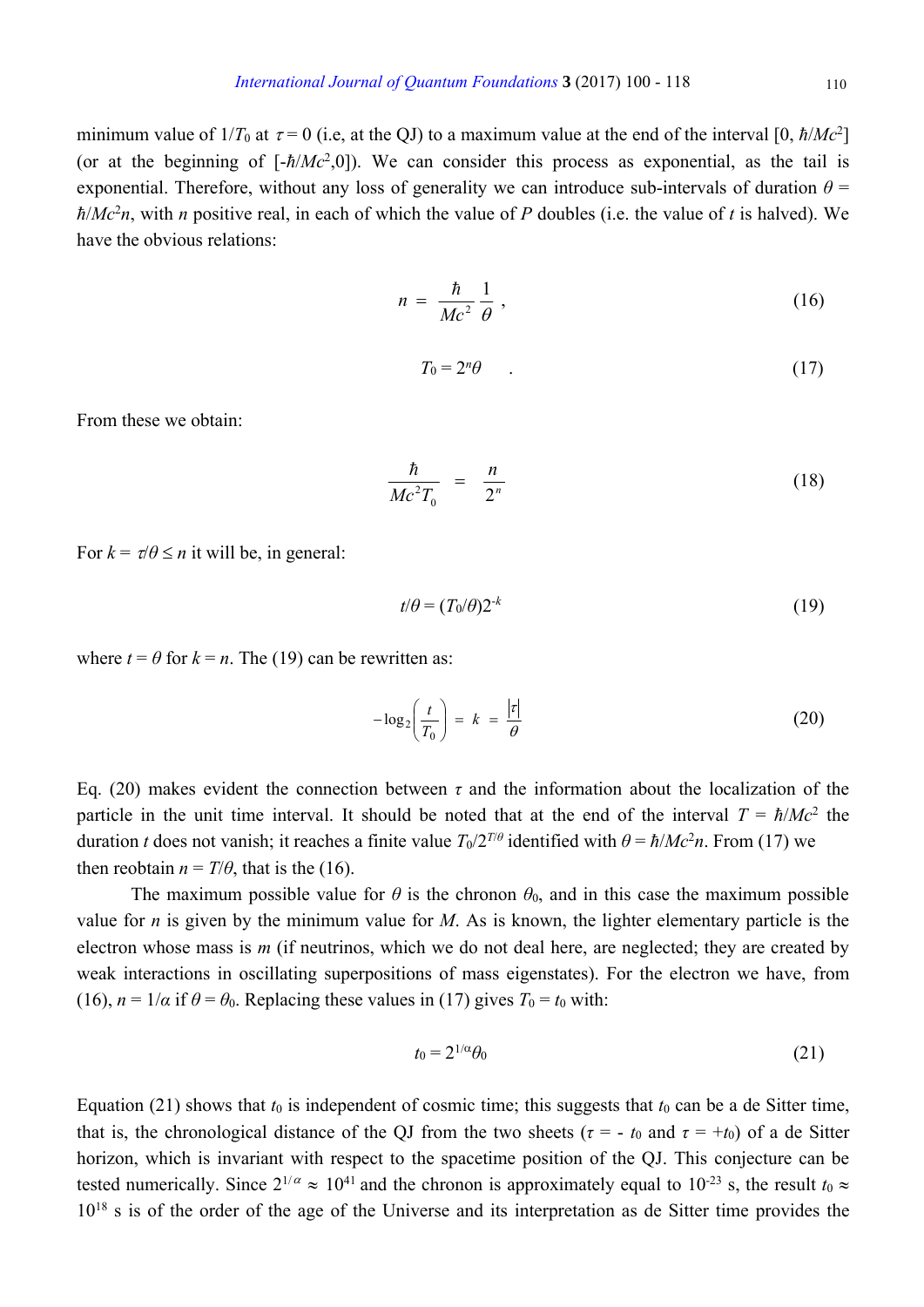correct order of the density of dark energy:  $3/(ct_0)^2 \approx 10^{-56}$  cm<sup>-2</sup>. For the compatibility of the existence of a de Sitter time and big bang cosmology, please see reference [14].

If this reasoning is correct, a deep connection exists, therefore, between the appearance of the electric charges in the time domain, the extent of this domain and current issues in cosmology, such as the origin of the cosmological constant. Equation (16) was initially put forward by Sternglass [15]; its connection with the holographic paradigm is discussed in ref. [16]. One ought to bear in mind that the electron in eq. (21) does not play any privileged role in the definition of the cosmological constant compared to other particles. Both  $\alpha$  and  $\theta_0$  are universal constants (parameters of the background) and the mass of the electron is linked to them by the relation  $\theta_0 = \alpha \hbar/mc^2$ .

## **6. A digression on unstable particles**

A classic problem of atomic physics is: what drives one atom to decay spontaneously when in an excited level? The standard answer is constituted by the "vacuum fluctuations" and is motivated by the fact that it is the zero point term of the electromagnetic Hamiltonian to mediate these transitions. However, we must remember that a quantum jump emits a de Broglie phase wave in both temporal directions, as we saw in the previous sections. A process initiated by a quantum jump (in our case, the creation of the excited state) and terminated by a quantum jump (the atomic transition to the lower level) thus forms a single four-dimensional block. The decay process will inevitably start if a lower, free level is available; in this case, its transition amplitude contains the zero point term (see ref. [12] for a general discussion of this topic). In this phenomenon, only the asymptotic states coming out of the two QJs are involved. More precisely, the "transactional handshake" [11] between the retarded state coming out of the first QJ and the advanced state coming out of the second QJ is relevant here. However, even the "tails" play a role.

In fact, in addition to the irreducible complexity of the decay, owing to its four-dimensionality, one must also consider the role of the self-interaction interval of the decaying system. The typical time scale of the "dialogue" between the QJ that produces the unstable state and that one related to its decay is the mean lifetime of the unstable state. Instead, the typical time scale of the localization of the decaying system in the time domain is, as we have seen, *ħ*/*Mc*<sup>2</sup> where *M* is the state mass. Here we shall examine the role of this interval in the decay processes of elementary particles. The probability that an unstable particle of mass *M*, with  $Mc^2 = z\hbar/\theta_0$ , is not yet decayed at the time  $\theta_0/z$  after its creation is expressed by:

$$
\exp[-\frac{(\theta_0/z)}{\tau_{mean}}] = 2^{-\frac{\theta_0}{z\tau_{mean}\ln 2}}
$$
 (22)

where  $\tau_{mean}$  is the particle mean lifetime. The information associated with this fact is therefore  $\theta_0$ /*zt<sub>mean</sub>* $\ln 2 = \theta_0 / zT_h = \hbar / Mc^2T_h$ , where  $T_h$  is the decay half-life. Let us consider the index *n* (not necessarily integer) defined by the equation:

$$
\frac{\hbar}{Mc^2T_h} = \frac{n}{2^n} \tag{23}
$$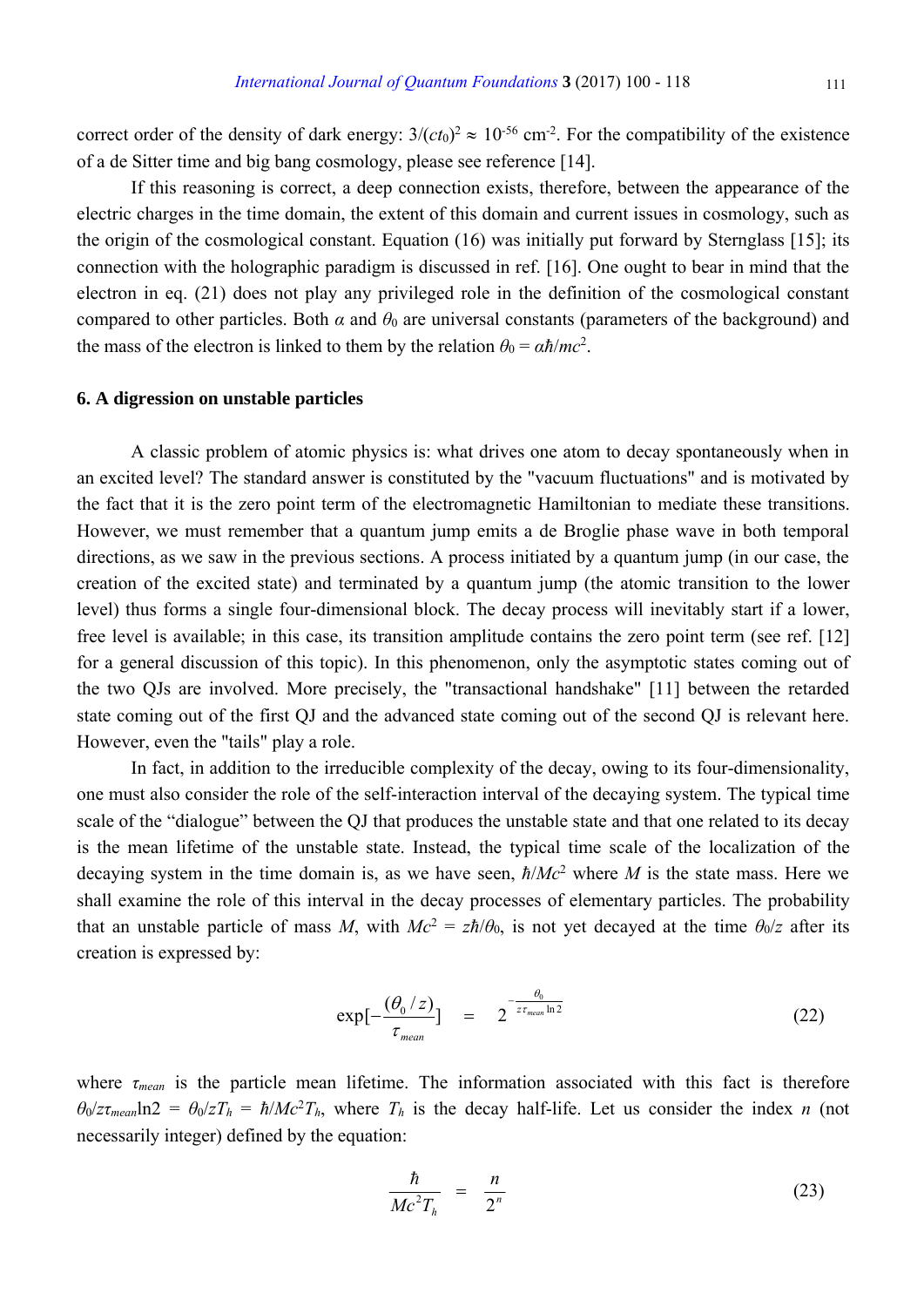Eq. (23) coincides with eq. (18) if one identifies  $T_0$  with the half-life of the particle and  $n$  with the number of *θ*-intervals included in its self-interaction interval. The systematic study of nuclei and particles decays using this index was carried out by several authors two decades ago [17-21]. We note that equation  $(23)$  can be rewritten as the pair of equations  $(17)$  and:

$$
\theta = \frac{\theta_0}{z n} \tag{24}
$$

The similarity of this formalism with that one introduced in section 5 must not hide the differences: the left hand of equation (23) contains no more the maximum extension of the timeline accessible to the particle, but its half-life. For example, equation (23) formally becomes the equation (21) posing in it  $M = m$  (electron mass) and  $n = 1/\alpha$ . But in the case of the electron, which is a stable particle, is actually  $T_h = \infty$  and then, from equation (23),  $n = \infty$ .

The index *n* allows the definition of a not so widely known property of the decays with *τmean* >  $\hbar/mc^2$ , where *m* is the electron mass. That is, decays whose duration is longer than both  $\theta_0$  and the time interval  $\hbar/mc^2$ . Decays mediated by the strong interaction, for which  $T_h \approx \theta_0$ , are therefore excluded and only electromagnetic and weak decays are considered.

The decays complying with this rule are not many and are exhaustively listed in Table I, sorted for decreasing values of *n*. We have the neutron taking first place, whose value *n* appears isolated ( $n =$ 96.09), probably owing to the exceptionally long half-life of this particle. The weak decays of leptons and hadrons then follow, with values of *n* between 44 and 64. We then have the electromagnetic decay of the neutral pion ( $n = 28.33$ ) and all the other hadronic electromagnetic decays with values of  $n$ between 18 and 23. It is evident from Table 1 that the values of *n* of weak decays are subdivided into mutually very close groups, to each of which the same progressive integer number *l* can therefore be attributed. The following law thus appears satisfied with considerable accuracy:

$$
n = n_{\text{max}} - \sigma l \tag{25}
$$

where  $n_{max} = 72$  and  $\sigma = 4$ . It is possible that a similar law is valid for hadronic electromagnetic decays, but the subdivision of the values of *n* less than 22 into groups that can be associated with a same index *l* shows some ambiguities and it is not possible to draw any definite conclusion. In Table I we show a possible grouping which would lead to a law of the same type as eq. (25) with  $n_{max} = 44$  and  $\sigma = 2$ .

Equation (25) describes a regularity of the index *n* which, as can be seen clearly from eq. (23) by means of which it is calculated, depends both on the *M parameter* of the particle and on its *interaction property Th*. Our opinion is that this regularity is not of dynamic origin, *i*.*e*. connected with the dynamic causality that is usual in physics, expressed in the customary Lagrangian or Hamiltonian language. Instead, we believe that it is a regularity of the formal causation process through which the interaction vertex associated with the decay becomes manifest in the external time domain by emerging from the atemporal background. In the preceding sections we have analyzed certain details of this process, such as the appearance of a self-interaction interval in correspondence of a QJ. During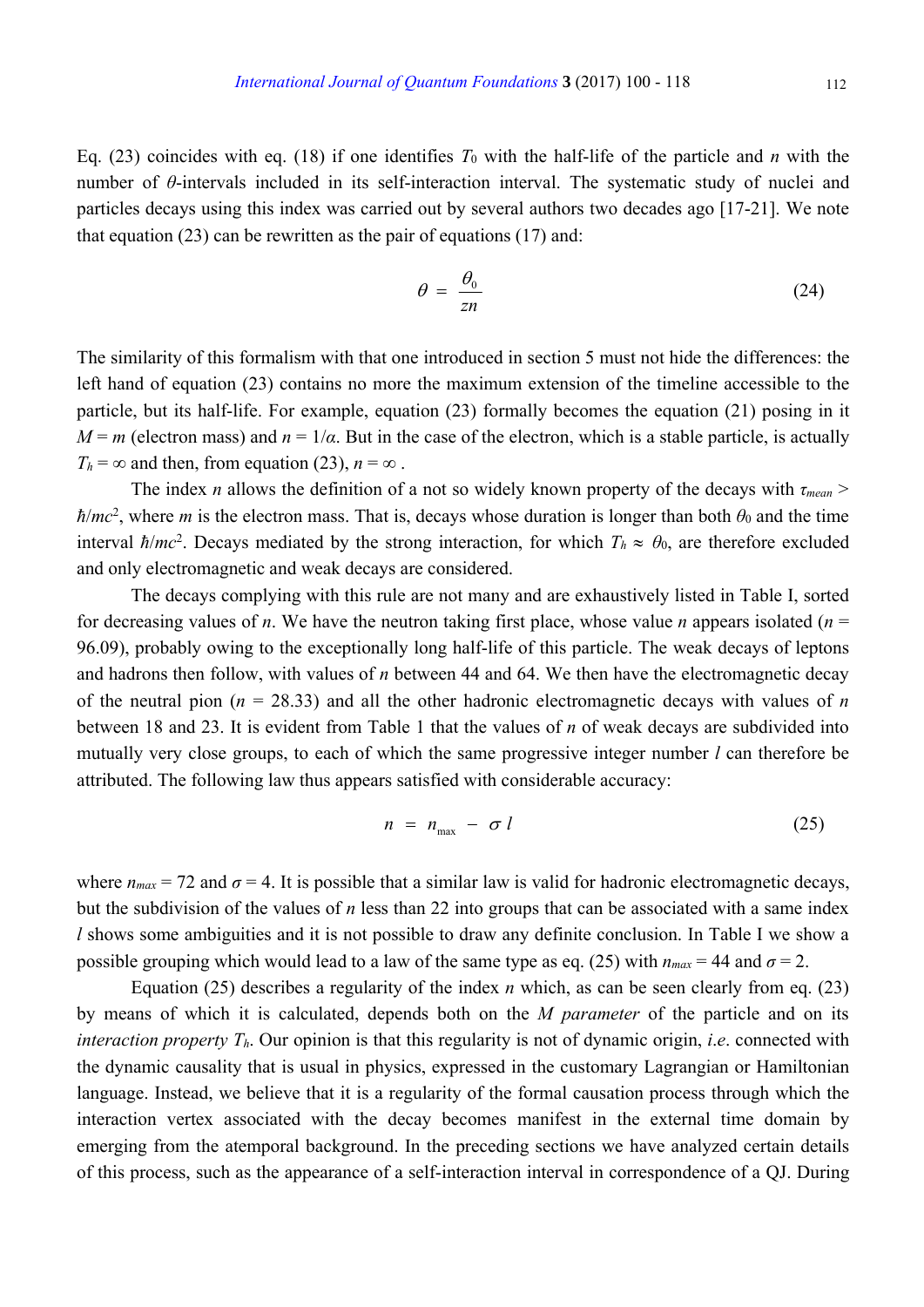this interval, the intrinsic transtemporality of the radiation or decay process is extinguished and the asymptotic state emerges. As is clearly seen from eq. (19), eq. (25) can be rewritten in the form:

$$
\frac{T_{l+1}}{\theta_{l+1}} = 2^{-\sigma} \frac{T_l}{\theta_l} \tag{26}
$$

In other words, the number of *θ*-intervals at the instant of the QJ associated with the decay of a state having index  $l+1$  (*i.e.*  $T_{l+1}/\theta_{l+1}$ ) is a  $2^{-\sigma}$  fraction of the one associated with a state having index *l* (*i.e.*)  $T_l$ / $\theta_l$ ) and this fraction is constant across the entire group of weak (electromagnetic?) interactions, regardless of whether it is leptons or hadrons that are decaying. Alternatively, one can take the binary logarithm of the two members of eq. (26). Since  $log_2(T_h/\theta)$  is the information associated with the choice of a specific *θ*-interval among all those (assumed to be equiprobable) at the instant of the QJ, eq. (26) states that by varying the *l* index by +1, this information decreases of  $\sigma$ .

|                | Particle                        | Mass<br>(MeV) | Width<br>(MeV) | Width/Mass | $\boldsymbol{n}$ | l                | $n + \sigma l$ |
|----------------|---------------------------------|---------------|----------------|------------|------------------|------------------|----------------|
| $\mathbf{1}$   | $\mathbf n$                     | $9.40E + 03$  | 7.43E-24       | 1.14E-27   | 96.09            | $\mathbf{1}$     |                |
| $\overline{2}$ | $\mu$                           | $1.06E + 03$  | 3.00E-15       | 4.08E-18   | 63.76            | $\sqrt{2}$       | 71.76          |
| $\mathfrak{Z}$ | $K_{0L}$                        | 4.98E+03      | 1.27E-13       | 3.68E-17   | 60.51            | $\mathfrak{Z}$   | 72.51          |
| $\overline{4}$ | $K^{\scriptscriptstyle{\pm}}$   | $4.94E + 03$  | 5.33E-13       | 1.56E-16   | 58.38            | $\overline{4}$   | 74.38          |
| 5              | $\pi^{\scriptscriptstyle{\pm}}$ | $1.40E + 03$  | 2.53E-13       | 2.61E-16   | 57.61            | $\overline{4}$   | 73.61          |
| 6              | $\Xi^0$                         | $1.31E + 04$  | 2.27E-11       | 2.50E-15   | 54.27            | $\mathfrak s$    | 74.27          |
| 7              | $\Lambda$                       | $1.12E + 04$  | 2.50E-11       | 3.22E-15   | 53.90            | 5                | 73.9           |
| 8              | $\Xi^-$                         | $1.32E + 04$  | 4.02E-11       | 4.39E-15   | 53.44            | 5                | 73.44          |
| 9              | $\Sigma^-$                      | $1.20E + 04$  | 4.46E-11       | 5.36E-15   | 53.14            | 5                | 73.14          |
| 10             | $\Omega$                        | $1.67E + 04$  | 8.02E-11       | 6.93E-15   | 52.76            | 5                | 72.76          |
| 11             | $\Sigma^+$                      | $1.19E + 04$  | 8.25E-11       | 1.00E-14   | 52.22            | 5                | 72.22          |
| 12             | $K_{0S}$                        | $4.98E + 03$  | 7.38E-11       | 2.14E-14   | 51.09            | 5                | 71.09          |
| 13             | $B_{\pm}$                       | 5.28E+04      | 4.28E-09       | 1.17E-13   | 48.56            | 6                | 72.56          |
| 14             | $B_0$                           | 5.28E+04      | 4.39E-09       | 1.20E-13   | 48.52            | 6                | 72.52          |
| 15             | Bos                             | 5.38E+04      | 4.92E-09       | 1.32E-13   | 48.38            | 6                | 72.38          |
| 16             | $\Lambda_{0b}$                  | $5.64E + 04$  | 6.16E-09       | 1.58E-13   | 48.12            | 6                | 72.12          |
| 17             | $\mathbf{D}^{\pm}$              | $1.87E + 04$  | 6.24E-09       | 4.82E-13   | 46.46            | $\boldsymbol{7}$ | 74.46          |
| 18             | $D^{\pm}{}_{s}$                 | $1.97E + 04$  | 1.41E-08       | 1.03E-12   | 45.32            | $\overline{7}$   | 73.32          |
| 19             | $\Xi^+{}_{\mathrm{c}}$          | $2.47E + 04$  | 1.88E-08       | 1.10E-12   | 45.23            | $\boldsymbol{7}$ | 73.23          |
| 20             | $D_0$                           | $1.86E + 04$  | 1.59E-08       | 1.23E-12   | 45.06            | $\overline{7}$   | 73.06          |
| 21             | $\tau$                          | $1.78E + 04$  | 2.23E-08       | 1.81E-12   | 44.48            | $\boldsymbol{7}$ | 72.48          |
| 22             | $\Lambda^{\text{+}}$ c          | 2.29E+04      | 3.30E-08       | 2.08E-12   | 44.28            | $\boldsymbol{7}$ | 72.28          |
| 23             | $\pi^{\rm o}$                   | $1.35E+03$    | 7.85E-05       | 8.39E-08   | 28.33            | $8\,$            |                |
| 24             | η                               | $5.47E + 03$  | 1.20E-02       | 3.17E-06   | 22.77            | 10               | 42.77          |

**Table I.** Particle decays. Data from ref. [17].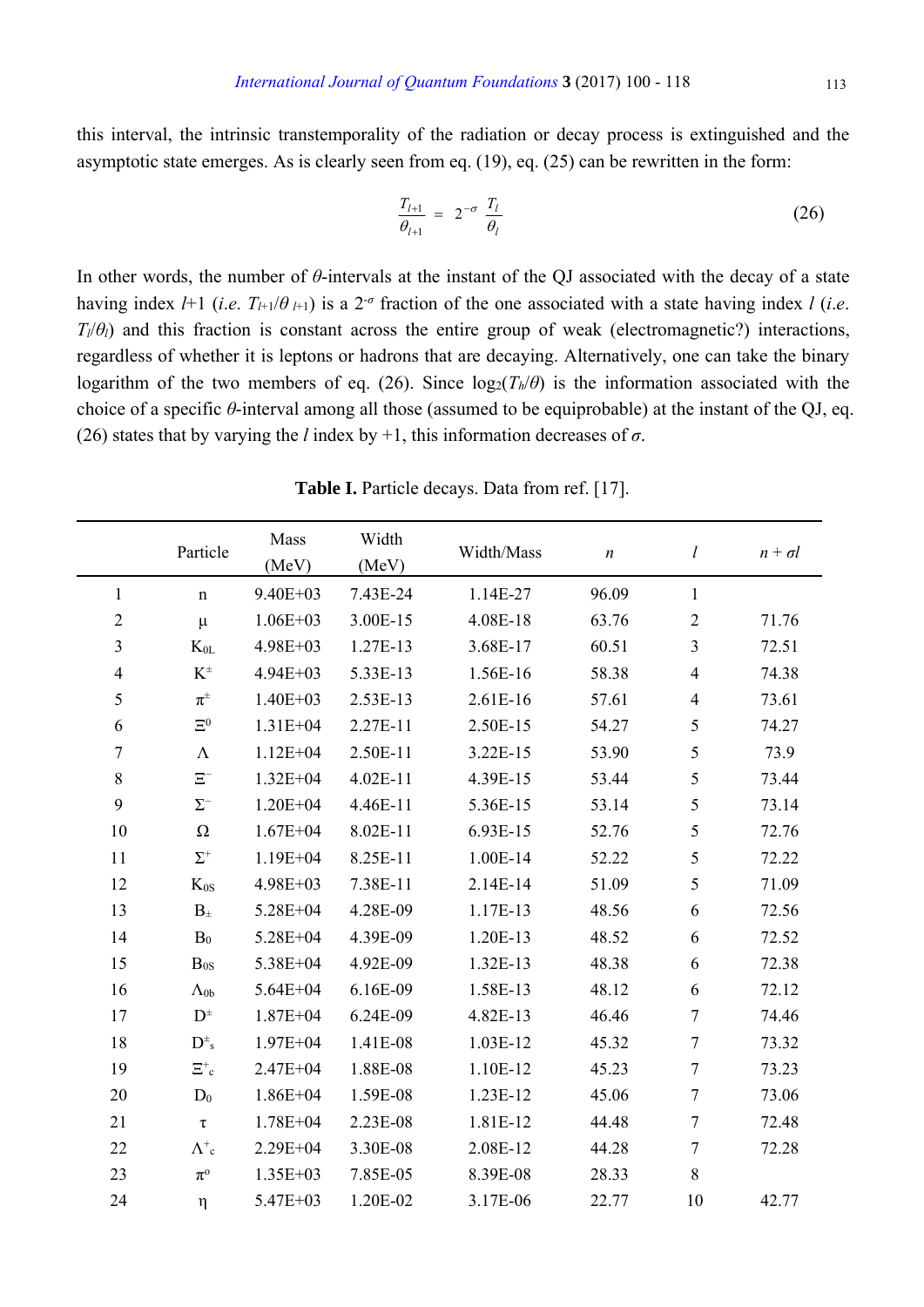| 25 | $\gamma$ (3S) | $1.04E + 05$  | 2.63E-01  | 3.65E-06 | 22.56 | 11 | 44.56 |
|----|---------------|---------------|-----------|----------|-------|----|-------|
| 26 | $\gamma(2S)$  | $1.00E + 0.5$ | 4.40E-01  | 6.35E-06 | 21.70 | 11 | 43.7  |
| 27 | $\gamma(1S)$  | 9.46E+04      | 5.25E-01  | 8.01E-06 | 21 34 | 11 | 43.34 |
| 28 | $\Sigma^0$    | $1.19E + 04$  | 8 91 E-02 | 1.08E-05 | 20.88 | 12 | 44.88 |
| 29 | J/w(1S)       | $3.10E + 04$  | 8 80E-01  | 4.10E-05 | 18.80 | 13 | 44.8  |

#### **7. Some reflections on the nature of the Higgs field**

One can ask what the Higgs field  $\varphi$  really is and the reason for it is not vanishing in the vacuum. It is necessary to consider that so far this field has been studied in the context of QFT and therefore of the unitary evolution of field operators. But, to our knowledge, no inquiry has ever been made about the relationship between the Higgs field and the discontinuities of that evolution, namely the QJ. We can assume that actually the particle centres of charge (the single lepton or quarks if the considered particle is a hadron) are not coupled with the field  $\varphi = \varphi(x_\mu)$  ( $\mu = 0,1,2,3$ ) but rather with the field:

$$
\xi(x_{\mu}, \tau, T) = \varphi(x_{\mu}) \{ [1 - \Theta(\tau)] + \Theta(\tau) \exp[-|\tau|/T] \}
$$
\n(27)

$$
\xi(x_{\mu}, \tau, T) = \varphi(x_{\mu}) \langle \Theta(\tau) + [1 - \Theta(\tau)] \exp[-|\tau|/T] \rangle \tag{28}
$$

Let's now explain the symbols. First,  $\Theta(x) = 1$  for  $x \ge 0$ ;  $\Theta(x) = 0$  for  $x < 0$ . The time interval between the present moment  $(x_0)$  and the quantum jump to which the particle quantum state undergoes, measured in the rest frame of reference of the particle to which the centres of charge belong, is denoted as  $\tau$ . It should be noted that the coordinate  $x_0$  and  $\tau$  are independent variables. The parameter *T* is connected to the particle mass *M* through the relation:

$$
T = \frac{\hbar}{Mc^2} \tag{29}
$$

We formulate this hypothesis in the context of the transactional interpretation, which see the OJ as a simultaneous emission of the particle wave function  $\psi$  towards the future of the OJ ( $\tau > 0$ ) and of the conjugate wave function  $\psi^*$  towards the past ( $\tau < 0$ ); the latter actually represents the absorbed component of the particle field [9-12]. The (27) represents the field coupled to the centres of charge associated with *ψ*\* while (28) represents the field coupled to the centres of charge associated with *ψ*. Let us now look at the physical meaning of the hypothesis. The (27) becomes  $\xi = \varphi$  before the jump (i.e. for  $\tau$  < 0), while  $\xi$  =  $\varphi$ exp(- $\tau/T$ ) after the jump ( $\tau$  > 0), where the exponential factor is the same of (10). For (28) we have instead the mirror situation  $\zeta = \varphi \exp(\tau/T)$  for  $\tau < 0$ , while  $\zeta = \varphi$  for  $\tau > 0$ . Therefore, in conclusion, the coupling of the centres of charge with *ξ* coincides with the usual one with  $\varphi$ , except for the appearance of exponential tails of  $\zeta$  of duration  $\approx T$  around  $\tau = 0$ . In the first tail, related to the absorbed wave function  $\psi^*$ , the coupling vanishes and the centres return to the "original" condition of gauge invariance. Instead, this coupling is reset in the second tail relative to the emitted wave function *ψ*, starting from the gauge invariance condition.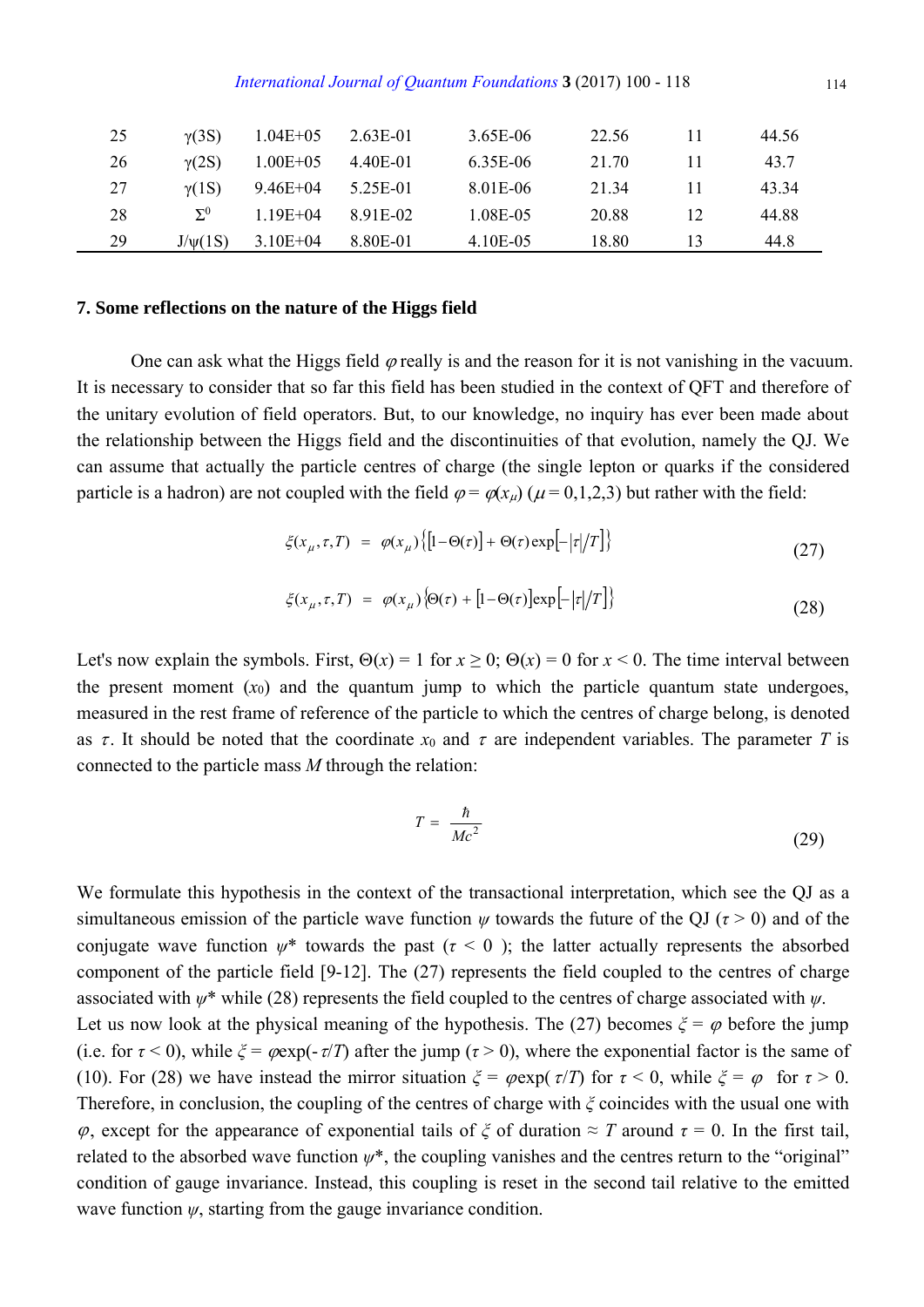From this it is understood that the Higgs field  $\varphi$ , autonomous and independent of the specific particle, is in fact the limit case of the field *ξ* dependent on the specific particle. The tails of *ξ* in correspondence with a discontinuity in the evolution of the quantum state of the particle *are* the particle, which is actually localized on the temporal domain. This field manifests itself when a massive particle undergoes a quantum jump. Operating with the energy operator on (27) and on (28) respectively we find:

$$
i\hbar \partial_{|\tau|} \xi = \begin{cases} i\hbar \partial_{|\tau|} = 0 & \text{for } \tau < 0\\ i\hbar \partial_{|\tau|} \exp(-|\tau|/T) = (-i\hbar/T)\xi & \text{for } \tau \ge 0 \end{cases}
$$
(30)

$$
-i\hbar \partial_{|\tau|} \xi = \begin{cases} -i\hbar \partial_{|\tau|} & \exp(-|\tau|/T) = (i\hbar/T)\xi & \text{for } \tau < 0\\ -i\hbar \partial_{|\tau|} = 0 & \text{for } \tau \ge 0 \end{cases}
$$
(31)

The "absorbed" energy  $-i\hbar/T$  and the "emitted" energy  $+i\hbar/T$  add up to zero, as it must be given the impossibility of net exchanges of energy with the vacuum. They are imaginary, and thus define the line width of a transient consisting of the particle that contains the centres of charge. This result conforms to the notion of particles as events rather than objects. The localization energy *Mc*<sup>2</sup> is conveyed by *ψ*\* and  $\psi$  respectively, and is exchanged with the vacuum as described elsewhere [5].

From what we have said there exist, for  $\tau > 0$ , centres of charge associated with the asymptotic state  $\psi$  regularly coupled with  $\varphi$  as well as centres of charge associated with  $\psi^*$  whose coupling with  $\varphi$ is evanescent. For  $\tau$  < 0 there is a mirror situation with centres of charge associated with the asymptotic state  $\psi^*$  regularly coupled with  $\varphi$  together with centres of charge associated with  $\psi$  whose coupling with  $\varphi$  is evanescent. Of course, the net charge is conveyed by asymptotic states so that the total charge of the centres of charge associated with tails must be zero for each value of *τ*. The charges whose coupling with  $\varphi$  is evanescent are therefore the virtual ones that in the QFT description dress the net charges conveyed by the asymptotic states. With this we have that the perturbative effects are limited in this description to a range of extension  $\approx T$  around  $\tau = 0$  and do not affect the asymptotic states (if these latter are free). In other words, this description seems to correspond approximately to QFT *after* performing the renormalization procedure, with the consequent subtraction of free propagation diagrams. As can be seen, the coupling described by (27), (28) represents at the same time: 1) the localization of the particle in the temporal domain; 2) the self-interaction of the particle induced by its real interaction with the external world represented by the QJ; 3) the coupling of the particle centres of charge with the Higgs field.

In case of particles containing a single centre of charge (leptons) the coupling constant with the Higgs field, multiplied by the expectation value in the vacuum of this latter, is the mass of the particle while the time constant  $T$  of  $(27)$ ,  $(28)$  is the inverse of that mass. In the case of quarks, the first quantity is the inverse (in natural units) of the Compton length of the quark while *T*, which is the same for all quarks of the same hadron, is the inverse of the hadron mass. All these considerations assume a free asymptotic state *ψ*, although this restriction is not necessary. The asymptotic state can also contain virtual interactions, such as in the case of an electron in a stationary atomic orbital, which exchanges virtual photons with the nucleus.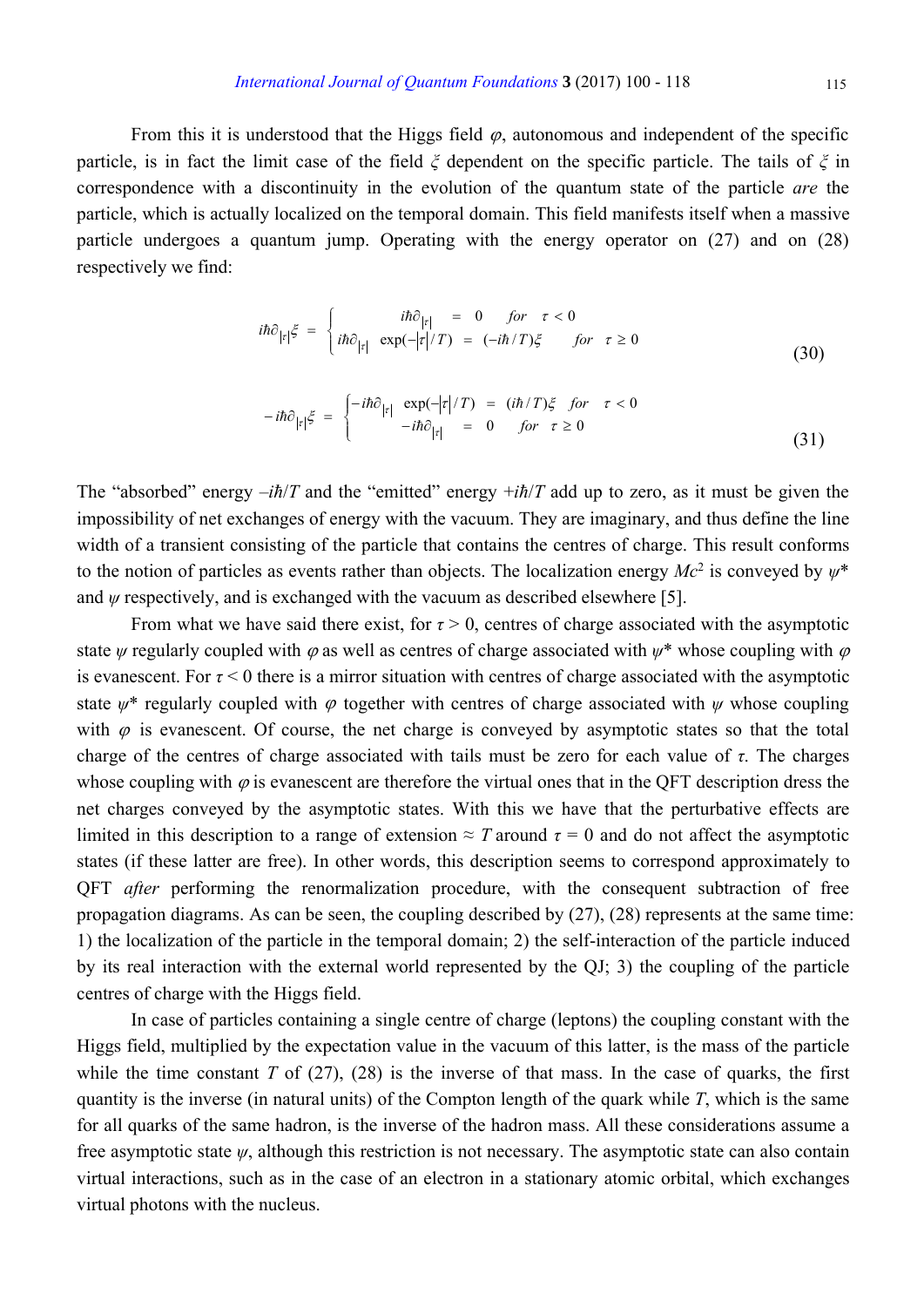At this point we can come back to the initial question of this section, that is, the true nature of the Higgs field. The product of the coupling constant of a given centre of charge with the expectation value of the Higgs field in vacuum is the inverse (in natural units) of the standard Compton length of that centre. The (27),(28) say that this length ranges from infinity at  $\tau = \pm \infty$  (complete delocalization of the centre) to its standard value at  $\tau = 0$ , that is at the QJ. The inverse if this length decays in  $\tau$  with a constant which is the inverse (in natural units) of the mass of the particle to which the centre of charge belongs. The suppression/reset of this inverse is manifested in the form of exponential tails in (27), (28), and in the actualization of an asymptotic state for the particle that contains the centres of charge. When an amount of energy equal to that of coupling between the centres of charge of a particle and the expectation value of the Higgs field is made available in the QJ, that particle may appear as a virtual transient phenomenon. Its actual creation requires that energy equal to the mass of the particle is available. It is therefore likely that the energy *ε* of the fluctuations of the Higgs field is the inverse, in natural units, of the shortest Compton length of the pair constituted by a centre of charge and its anticentre. This "limit" Compton length will then be the smallest value attributable to the radius associated with the localization of a particle.

The centre of charge with the shortest Compton length is the quark top; the inverse of its Compton length amounts to  $M_0 \approx 170$  GeV and the double of this value is 340 GeV. In accordance with our interpretation, the value of  $\varepsilon$  is estimated to be 346 GeV. It is also noteworthy that the quark top does not form hadrons, which support the hypothesis that it is placed precisely at the extreme limit beyond which the particle formation is no longer possible (or very difficult).

### **8. Conclusions**

In this article we have examined a possible ontology of the electron-photon vertex, attempting to recover, from the perspective we propose, the customary description in terms of virtual processes. Firstly, the role of actions  $e^2/c$  and h in the temporal localization of an electric charge is highlighted. This localization takes place in the form of a *quantum jump*, seen as an objective physical process that coincides with the collapse (retrocollapse) of the wavefunction of the charge-carrying elementary particle. This process is always due to an interaction (possibly negative) with other fields or particles, and represents a non-Hamiltonian property of the interaction, expressed by an appropriate selfconjugate projection operator. As a special case, in the quantum jump the number of particles of a certain type appearing on the time domain can vary; this leads to the well-known creations/annihilations of quanta described by quantum field theory.

Secondly, the external time domain ("laboratory time") in which the charge is localized is not pre-existent to this localization but is coemergent with it. This leads to a simple correlation between cosmology (manifestation of the particle timeline) and the localization of the particle in the here-now. Particularly, the existence is suggested of a de Sitter radius in the Universe that is compatible with the density of dark energy obtained from observations (cosmological constant).

The generation of the timeline of a particle is triggered by a process of emission or absorption, and is progressive. It occurs in a finite time (while the QJ is instantaneous) during which the particle self-interacts. Instead, in the absence of further interactions with external fields the asymptotic state is not self-interacting (it is "on shell"). The self-interaction related to the emission or absorption vertex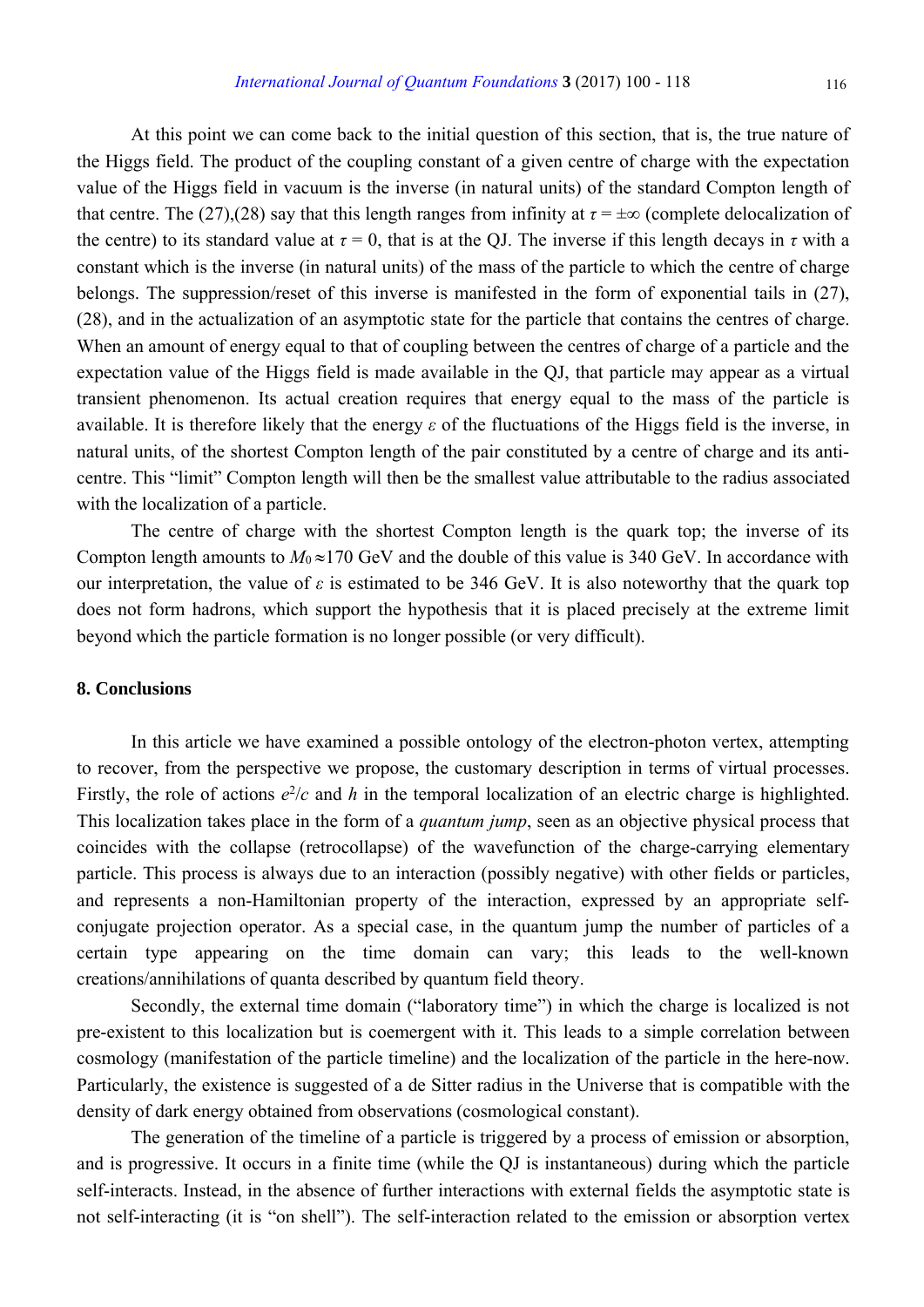represents a constraint on the value of the fine structure constant in accordance with an algorithm suggested years ago by de Vries as a simple mathematical curiosity.

**Conflict declaration**: The author declares no confict of interest.

# **References**

[1] Bergquist JC, Hulet RG, Itano WM and Wineland DJ 1986 Observation of quantum jumps in a single atom *Phys. Rev. Lett.* 57 (14) 1699-1702.

[2] Nagourney W, Sandberg J and Dehmelt H 1986 Shelved optical electron amplifier: observation of quantum jumps *Phys. Rev. Lett.* 56 (26) 2797-2799.

[3] Von Neumann J 1932 *Mathematische grundlagen der quantenmechanik* (Berlin; Springer).

[4] http://www.physics-quest.org/fine\_structure\_constant.pdf; retrieved 03/08/2016.

[5] Licata I, Chiatti L 2015 Timeless approach to quantum jumps *Quanta* 4(1) 10-26.

[6] Chiatti L 2016 Is Bohr challenge still relevant? In: *Beyond Peaceful Coexistence: The Emergence of Space, Time and Quantum* ed I Licata (Singapore:World Scientific) pp 545-557.

[7] Chiatti L, Licata I 2017 Particle model from quantum foundations *Quant. Studies Math. Found.* 4 181-204 DOI 10.1007/s40509-016-0094-6.

[8] Chiatti L, Licata I 2016 Fluidodynamic Representation and Quantum Jumps *Quantum Structural Studies Classical Emergence from the Quantum Level* ed R.E Kastner, J. Jeknić-Dugić, G. Jaroszkiewicz. (Singapore:World Scientific) pp 201-224.

[9] Cramer, J G 1980 Generalized absorber theory and the Einstein-Podolsky-Rosen paradox. *Phys. Rev. D* 22(2) 362-376.

[10] Cramer, J G 1986 The Transactional Interpretation of Quantum Mechanics *Reviews of Modern Physics* 58 647-687.

[11] Kastner, R E 2013 *The Transactional Interpretation of Quantum Mechanics: The Reality of Possibility* (Cambridge:Cambridge University Press).

[12] Chiatti L 2013 The transaction as a quantum concept *IJRAS* 16 (4) 28-47 arXiv:1204.6636 [genph].

[13] Farias R H A, Recami E 2010 Introduction of a Quantum of Time ("chronon"), and its Consequences for the Electron in Quantum and Classical Physics *Advances in Imaging and Electron Physics Volume 163* ed Phawkes (Amsterdam:Elsevier) pp 33-115.